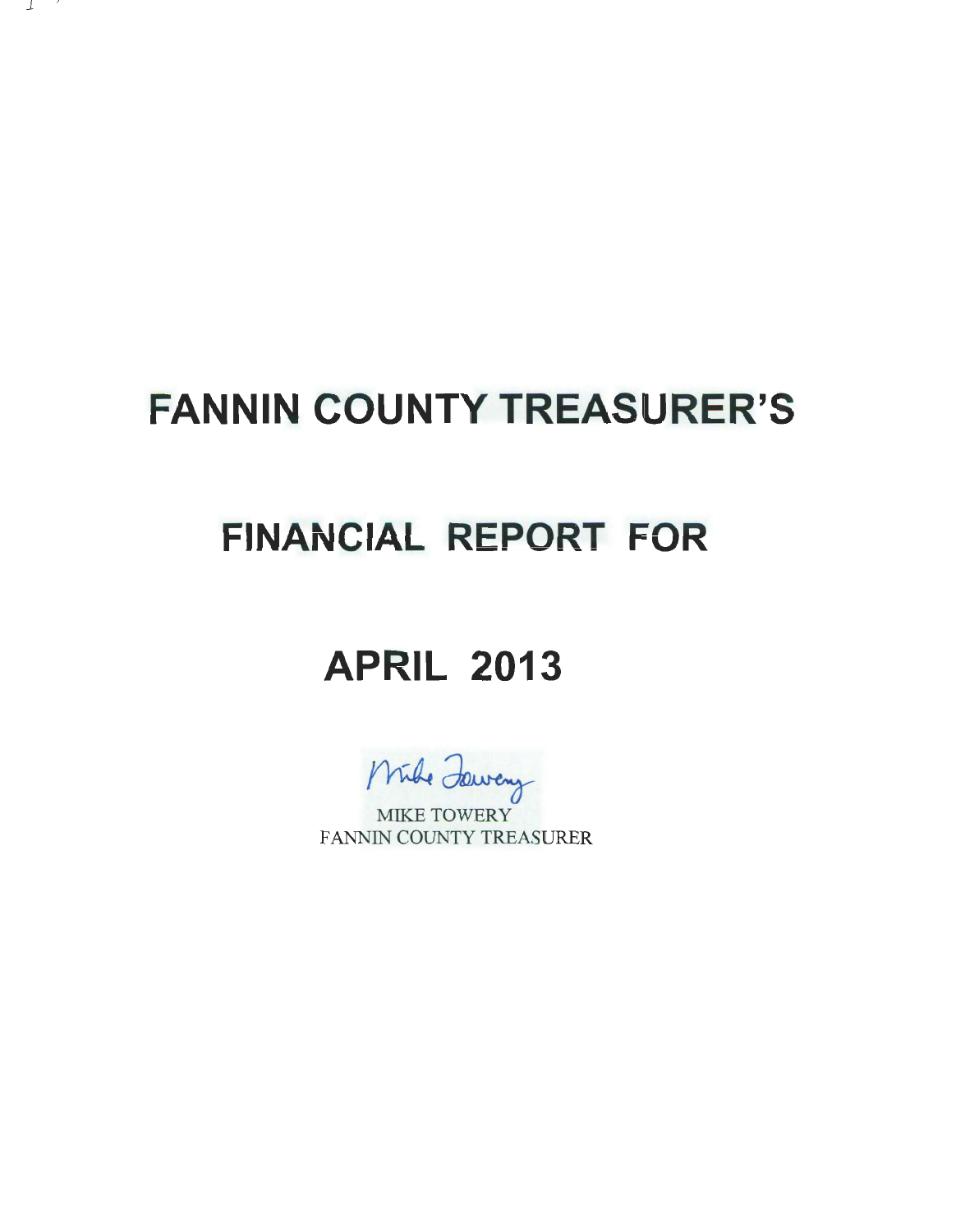| 05/07/2013<br>TIME:09:51 AM |                                                                                                                                                                                                                                                                          | RECEIPT FILE LISTING        |                                                                                                                                                                                                                                                                                                                                                                                                         | PAGE 1<br>PREPARER: 0007                 |
|-----------------------------|--------------------------------------------------------------------------------------------------------------------------------------------------------------------------------------------------------------------------------------------------------------------------|-----------------------------|---------------------------------------------------------------------------------------------------------------------------------------------------------------------------------------------------------------------------------------------------------------------------------------------------------------------------------------------------------------------------------------------------------|------------------------------------------|
| RECEIPT                     | S RECEIVED FROM<br><b>RECEIVED</b>                                                                                                                                                                                                                                       | <b>POSTED</b><br>---------- | NO DESCRIPTION                                                                                                                                                                                                                                                                                                                                                                                          | <b>AMOUNT</b>                            |
|                             | 0000130490 P DEWAYNE STRICKLAND<br>BANK: 95-100-100 PAYROLL CASH                                                                                                                                                                                                         |                             | INCOME: 95-370-130 REFUNDS & MISCELLANEOUS<br>TOTAL RECEIPT AMOUNT ----->                                                                                                                                                                                                                                                                                                                               | 594.74<br>594.74                         |
|                             | 0000130491 P TEXOMA AREA PARATRANSIT 04-01-2013 04-01-2013 01 OFFICE RENTAL - APRIL 2013<br>BANK: 24-103-100 R&B#4- COMBINED FUNDS CHECKING                                                                                                                              |                             | INCOME: 24-370-147 OFFICE RENTAL<br>TOTAL RECEIPT AMOUNT ----->                                                                                                                                                                                                                                                                                                                                         | 150,00<br>150,00                         |
|                             | 0000130492 P D.A. TRUST FUND 04-01-2013 04-01-2013 01 DISTRICT ATTORNEY FEES<br>BANK: 10-103-100 GENERAL-COMBINED FUNDS CHECKING<br>BANK: 10-103-100 GENERAL-COMBINED FUNDS CHECKING                                                                                     |                             | INCOME: 10-340-475 DISTRICT ATTORNEY FEES<br><b>02 POSTAL EXPENSES</b><br>INCOME: 10-475-311 POSTAL EXPENSES<br>TOTAL RECEIPT AMOUNT ----->                                                                                                                                                                                                                                                             | 118.45<br>49.15<br>167.60                |
|                             | 04-01-2013  04-01-2013  01 DISTRICT ATTORNEY FEES<br>0000130493 P D.A. TRUST FUND<br>BANK: 36-103-136 D. A. FEE CASH ACCT.                                                                                                                                               |                             | INCOME: 36-340-475 DISTRICT ATTORNEY FEES<br>TOTAL RECEIPT AMOUNT ----->                                                                                                                                                                                                                                                                                                                                | 1,089.63<br>1,089.63                     |
|                             | 0000130494 P F.C. JUVENILE PROBATION<br>BANK:89-103-189 CASH-TJPC-A                                                                                                                                                                                                      |                             | 04-01-2013  04-01-2013  01 COUNSELING FEES #2043<br>INCOME:89-575-414 NON-RESIDENTIAL SERVICES<br>TOTAL RECEIPT AMOUNT ----->                                                                                                                                                                                                                                                                           | 66,66<br>66.66                           |
|                             | 0000130495 P F.C. JUVENILE PROBATION<br>BANK:89-103-991 CASH-GRANT C<br>BANK:87-103-187 CASH-JUVENILE PROBATION                                                                                                                                                          |                             | INCOME: 89-586-415 RESIDENTIAL<br>02 JUVENILE PROBATION FEES#2002<br>INCOME:87-340-575 JUVENILE PROBATION FEES<br>TOTAL RECEIPT AMOUNT ----->                                                                                                                                                                                                                                                           | 313.00<br>15.00<br>328.00                |
|                             | 0000130496 P F.C. JUVENILE PROBATION 04-01-2013 04-01-2013 01 DEFERRED PROSECTION#1942<br>BANK:87-103-187 CASH-JUVENILE PROBATION                                                                                                                                        |                             | INCOME:87-340-575 JUVENILE PROBATION FEES<br>TOTAL RECEIPT AMOUNT ----->                                                                                                                                                                                                                                                                                                                                | 90.00<br>90.00                           |
|                             | 0000130497 P F.C. JUVENILE PROBATION 04-01-2013 04-01-2013 01 JUVENILE PROBATION FEES#1981<br>BANK: 87-103-187 CASH-JUVENILE PROBATION<br>BANK:87-103-187 CASH-JUVENILE PROBATION                                                                                        |                             | INCOME:87-340-575 JUVENILE PROBATION FEES<br>02 JUVENILE PROBATION FEES#2016<br>INCOME:87-340-575 JUVENILE PROBATION FEES<br>TOTAL RECEIPT AMOUNT ----->                                                                                                                                                                                                                                                | 10,00<br>10.00<br>20,00                  |
|                             | 0000130498 P F.C. JUVENILE PROBATION 04-01-2013 04-01-2013 01 ATTORNEY FEES # 2043<br>BANK: 87-103-187 CASH-JUVENILE PROBATION<br>BANK:87-103-187 CASH-JUVENILE PROBATION<br>BANK: 89-103-189 CASH-TJPC-A<br>BANK: 89-103-189 CASH-TJPC-A<br>BANK:89-103-189 CASH-TJPC-A |                             | INCOME:87-340-577 JUVENILE PROBATION COURT COSTS<br>02 ATTORNEY FEES # 2043<br>INCOME:87-340-577 JUVENILE PROBATION COURT COSTS<br>03 COUNSELING FEES # 2043<br>INCOME: 89-575-414 NON-RESIDENTIAL SERVICES<br>04 COUNSELING FEES # 2043<br>INCOME:89-575-414 NON-RESIDENTIAL SERVICES<br>05 COUNSELING FEES # 2043<br>INCOME:89-575-414 NON-RESIDENTIAL SERVICES<br>TOTAL RECEIPT AMOUNT -----> 221.68 | 38.34<br>50.00<br>0.02<br>66.66<br>66.66 |
|                             | 0000130499 P F.C. Environmental Developement 04-01-2013 04-01-2013 01 MARCH 2013 PERMITS & FEES<br>BANK: 10-103-100 GENERAL-COMBINED FUNDS CHECKING                                                                                                                      |                             | INCOME:10-320-300 SEWAGE PERMITS/INSPECTIONS<br>TOTAL RECEIPT AMOUNT -----> 3,395.02                                                                                                                                                                                                                                                                                                                    | 3,395.02                                 |
|                             | 0000130500 P N-TEX SAND & GRAVEL 04-02-2013 04-02-2013 01 CULVERTS<br>BANK:21-103-100 R&B#1-COMBINED FUNDS CHECKING                                                                                                                                                      |                             | INCOME:21-370-145 REIMBURSEMENT OF MATERIALS<br>TOTAL RECEIPT AMOUNT ----->                                                                                                                                                                                                                                                                                                                             | 429.98<br>429.98                         |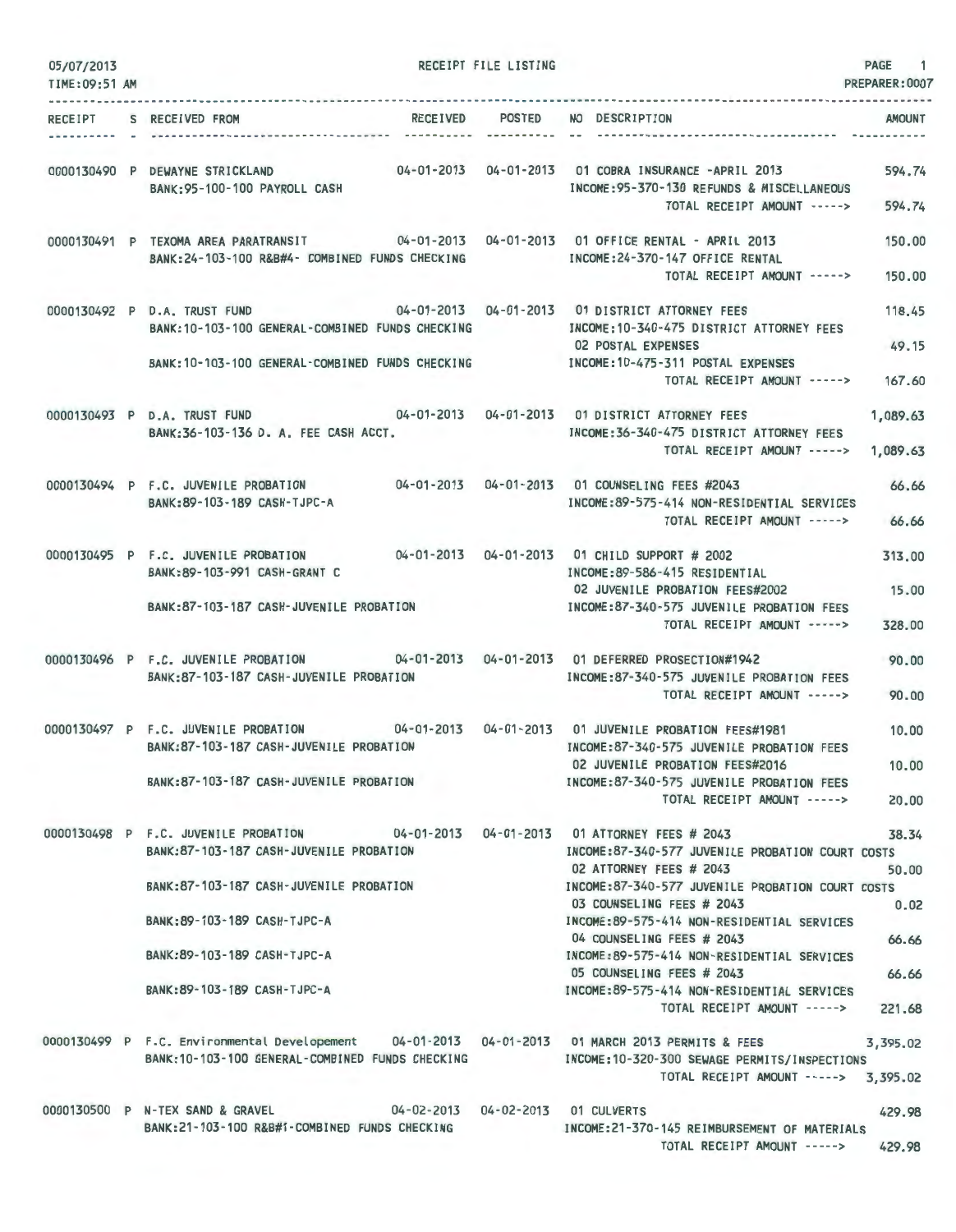| 05/07/2013<br>TIME: 09:51 AM |                                                                                                                                                                  | RECEIPT FILE LISTING        | <b>PAGE</b><br>2<br>PREPARER: 0007                                                                                                                                                                                                                                    |
|------------------------------|------------------------------------------------------------------------------------------------------------------------------------------------------------------|-----------------------------|-----------------------------------------------------------------------------------------------------------------------------------------------------------------------------------------------------------------------------------------------------------------------|
| RECEIPT                      | S RECEIVED FROM<br><b>RECEIVED</b>                                                                                                                               | <b>POSTED</b><br>---------- | NO DESCRIPTION<br><b>AMOUNT</b>                                                                                                                                                                                                                                       |
| 0000130501 P SECURUS         | BANK: 10-103-100 GENERAL-COMBINED FUNDS CHECKING                                                                                                                 |                             | 04-02-2013  04-02-2013  01 COMMISSION FOR FEB. 2013  26,808.58<br>INCOME:10-319-420 JAIL PAY PHONE COMMISSION<br>TOTAL RECEIPT AMOUNT -----> 26,808.58                                                                                                                |
|                              | 0000130502 P Allegiance Title Co.-Ketcherside 04-03-2013 04-03-2013 01 Ketcherside-#109544<br>BANK: 22-103-100 R&B#2- COMBINED FUNDS CHECKING                    |                             | 1,400,00<br>INCOME:22-370-150 TRENTON HIGH MEADOWS SUBDIVISION<br>TOTAL RECEIPT AMOUNT -----> 1,400.00                                                                                                                                                                |
|                              | 0000130503 P Office of the Attorney General 04-03-2013 04-03-2013 01 Texas Crime Victims-Jackson<br>BANK: 10-103-100 GENERAL-COMBINED FUNDS CHECKING             |                             | 651,00<br>INCOME: 10-425-465 PHYSICAL EVID. ANALYSES<br>TOTAL RECEIPT AMOUNT -----><br>651.00                                                                                                                                                                         |
|                              | 0000130504 P Fannin County D.A. Trust Fund 04-03-2013 04-03-2013 01 Interest from March 2012-Feb.2013<br>BANK: 10-103-100 GENERAL-COMBINED FUNDS CHECKING        |                             | 7.75<br>INCOME:10-360-100 INTEREST EARNINGS<br>TOTAL RECEIPT AMOUNT -----><br>7.75                                                                                                                                                                                    |
|                              | 0000130505 P F.C. HEALTH DEPARTMENT<br>BANK: 10-103-100 GENERAL-COMBINED FUNDS CHECKING<br>BANK: 10-103-100 GENERAL-COMBINED FUNDS CHECKING                      |                             | 04-03-2013  04-03-2013  01  FOOD SERV.PERMITS/CLASSES<br>1,870.00<br>INCOME:10-320-545 FOOD SERV.PERMITS/CLASSES<br>02 \$5 COUNTY FEE/FOOD HANDLERS CLASS<br>85.00<br>INCOME:10-320-546 \$5 COUNTY FEE/FOOD HANDLERS CLASS<br>TOTAL RECEIPT AMOUNT -----><br>1,955.00 |
|                              | 0000130506 P KFYN RADIO<br>BANK: 10-103-100 GENERAL-COMBINED FUNDS CHECKING                                                                                      |                             | 04-03-2013  04-03-2013  01 RADIO TOWER RENT-APRIL 2013<br>200,00<br>INCOME: 10-370-100 KFYN-RADIO TOWER RENT<br>TOTAL RECEIPT AMOUNT -----><br>200,00                                                                                                                 |
|                              | 0000130507 P F.C. APPRAISAL DISTRICT<br>$04 - 03 - 2013$<br>BANK: 10-103-100 GENERAL-COMBINED FUNDS CHECKING<br>BANK: 10-103-100 GENERAL-COMBINED FUNDS CHECKING | $04 - 03 - 2013$            | 01 G.F.A.B.P. CURRENT TAXES<br>27.65<br>INCOME: 10-310-110 CURRENT TAXES<br><b>02 CURRENT TAXES</b><br>37,718.78<br>INCOME: 10-310-110 CURRENT TAXES                                                                                                                  |
|                              | BANK:21-103-100 R&B#1-COMBINED FUNDS CHECKING                                                                                                                    |                             | 03 CURRENT TAXES<br>1,921.69<br>INCOME:21-310-110 CURRENT TAXES                                                                                                                                                                                                       |
|                              | BANK:22-103-100 R&B#2- COMBINED FUNDS CHECKING                                                                                                                   |                             | 04 CURRENT TAXES<br>2,058.89<br>INCOME: 22-310-110 CURRENT TAXES<br><b>05 CURRENT TAXES</b><br>3,111.05                                                                                                                                                               |
|                              | BANK:23-103-100 R&B#3-COMBINED FUNDS CHECKING                                                                                                                    |                             | INCOME: 23-310-110 CURRENT TAXES<br>06 CURRENT TAXES<br>1,647.28                                                                                                                                                                                                      |
|                              | BANK:24-103-100 R&B#4- COMBINED FUNDS CHECKING<br>BANK:60-103-100 SINKING-COMBINED FUND CHECKING                                                                 |                             | INCOME: 24-310-110 CURRENT TAXES<br>07 CURRENT TAXES SERIES 198<br>856.38<br>INCOME:60-310-260 CURRENT TAXES SERIES '98                                                                                                                                               |
|                              | BANK: 10-103-100 GENERAL-COMBINED FUNDS CHECKING                                                                                                                 |                             | 08 G.F.A.B.P. DELQ. TAXES<br>7,48<br>INCOME: 10-310-120 DELINQUENT TAXES                                                                                                                                                                                              |
|                              | BANK: 10-103-100 GENERAL-COMBINED FUNDS CHECKING                                                                                                                 |                             | 09 DELINQUENT TAXES<br>4,336.20<br>INCOME: 10-310-120 DELINQUENT TAXES                                                                                                                                                                                                |
|                              | BANK:21-103-100 R&B#1-COMBINED FUNDS CHECKING                                                                                                                    |                             | 10 DELINQUENT TAXES<br>220,92<br>INCOME: 21-310-120 DELINQUENT TAXES                                                                                                                                                                                                  |
|                              | BANK:22-103-100 R&B#2- COMBINED FUNDS CHECKING                                                                                                                   |                             | 11 DELINQUENT TAXES<br>236.69<br>INCOME: 22-310-120 DELINQUENT TAXES<br>12 DELINQUENT TAXES<br>357.66                                                                                                                                                                 |
|                              | BANK:23-103-100 R&B#3-COMBINED FUNDS CHECKING                                                                                                                    |                             | INCOME:23-310-120 DELINQUENT TAXES<br>13 DELINQUENT TAXES<br>189.37                                                                                                                                                                                                   |
|                              | BANK:24-103-100 R&B#4- COMBINED FUNDS CHECKING                                                                                                                   |                             | INCOME: 24-310-120 DELINQUENT TAXES<br>14 DELINQUENT TAXES SERIES '98<br>98.45                                                                                                                                                                                        |
|                              | BANK:60-103-100 SINKING-COMBINED FUND CHECKING                                                                                                                   |                             | INCOME:60-310-262 DELINQUENT TAXES SERIES '98<br>TOTAL RECEIPT AMOUNT -----> 52,788.49                                                                                                                                                                                |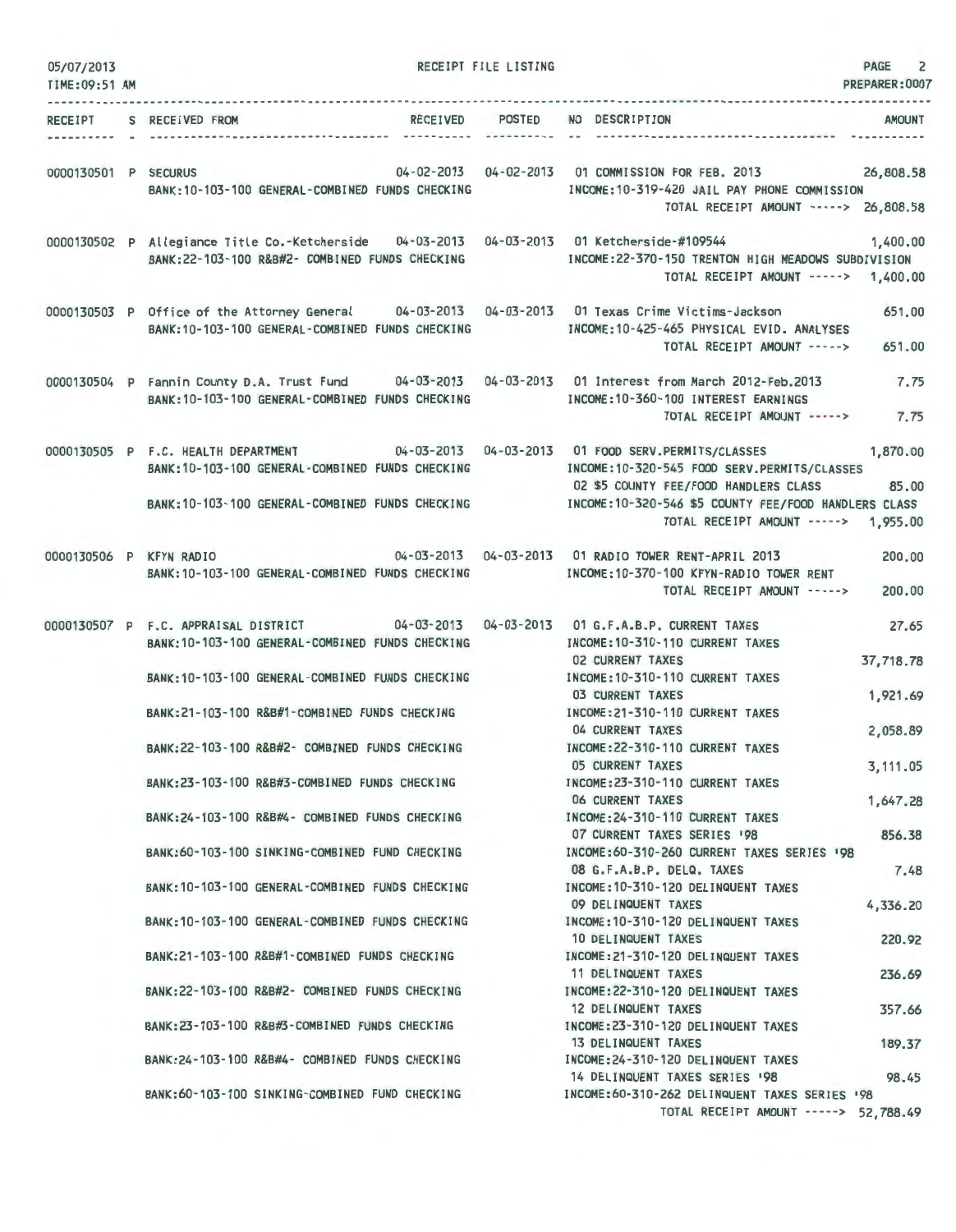| 05/07/2013<br>TIME: 09:51 AM | RECEIPT FILE LISTING                                                                                                                       | PAGE<br>3<br>PREPARER: 0007                                                                                                                   |
|------------------------------|--------------------------------------------------------------------------------------------------------------------------------------------|-----------------------------------------------------------------------------------------------------------------------------------------------|
| RECEIPT                      | POSTED<br><b>RECEIVED</b><br>S RECEIVED FROM                                                                                               | <b>AMOUNT</b><br>NO DESCRIPTION                                                                                                               |
|                              |                                                                                                                                            |                                                                                                                                               |
|                              | 0000130508 P Community Health Service Agency 04-03-2013 04-03-2013 01 REFUND - ROMERO<br>BANK: 10-103-100 GENERAL-COMBINED FUNDS CHECKING  | 93.46<br>INCOME:10-645-418 FED, QUALIFIED HEALTH CENTER<br>93,46<br>TOTAL RECEIPT AMOUNT ----->                                               |
|                              | 0000130509 P SHARON TERRY<br>BANK:58-103-100 STATUE RESTORATION COMBINED FUNDS C                                                           | 50.00<br>04-03-2013  04-03-2013  01 RESTORATION DONATIONS<br>INCOME: 58-370-131 RESTORATION DONATIONS<br>50.00<br>TOTAL RECEIPT AMOUNT -----> |
|                              |                                                                                                                                            |                                                                                                                                               |
|                              | 0000130510 P BENJAMIN M. WHITE<br>BANK: 10-103-100 GENERAL-COMBINED FUNDS CHECKING                                                         | 70.00<br>04-04-2013  04-04-2013  01 CIVIL PROCESS FEE- CLEMONS<br>INCOME: 10-340-900 OTHER FEES<br>70,00<br>TOTAL RECEIPT AMOUNT ----->       |
|                              |                                                                                                                                            |                                                                                                                                               |
|                              | 04-04-2013  04-04-2013  01 JUVENILE PROBATION FEES#1882<br>0000130511 P F.C. JUVENILE PROBATION<br>BANK:87-103-187 CASH-JUVENILE PROBATION | 20,00<br>INCOME:87-340-575 JUVENILE PROBATION FEES<br>10.00<br>02 DEFERRED PROSECUTION#2038                                                   |
|                              | BANK: 87-103-187 CASH-JUVENILE PROBATION                                                                                                   | INCOME:87-340-575 JUVENILE PROBATION FEES<br>30.00<br>03 DEFERRED PROSECTION#2013                                                             |
|                              | BANK: 87-103-187 CASH-JUVENILE PROBATION                                                                                                   | INCOME:87-340-575 JUVENILE PROBATION FEES<br>35.00<br>04 DEFERRED PROSECUTION#2036                                                            |
|                              | BANK: 87-103-187 CASH-JUVENILE PROBATION                                                                                                   | INCOME:87-340-575 JUVENILE PROBATION FEES<br>10.00<br>05 DEFERRED PROSECUTION#2035                                                            |
|                              | BANK:87-103-187 CASH-JUVENILE PROBATION                                                                                                    | INCOME:87-340-575 JUVENILE PROBATION FEES<br>25.00<br>06 ATTORNEY FEES #1993                                                                  |
|                              | BANK:87-103-187 CASH-JUVENILE PROBATION                                                                                                    | INCOME:87-340-577 JUVENILE PROBATION COURT COSTS<br>20.00<br>07 RESTITUTION #2026                                                             |
|                              | BANK: 87-103-187 CASH-JUVENILE PROBATION                                                                                                   | INCOME:87-340-576 JUVENILE PROBATION RESTITUTION<br>150.00<br>TOTAL RECEIPT AMOUNT ----->                                                     |
|                              | $04 - 04 - 2013$ $04 - 04 - 2013$<br>0000130512 P LEGEND BANK                                                                              | 18.31<br>01 INTEREST EARNINGS                                                                                                                 |
|                              | BANK: 10-103-100 GENERAL-COMBINED FUNDS CHECKING                                                                                           | INCOME: 10-360-100 INTEREST EARNINGS<br>0.91<br><b>02 INTEREST EARNINGS</b>                                                                   |
|                              | BANK: 11-103-100 C.H. SECURITY-COMBINED FUNDS CKING                                                                                        | INCOME: 11-360-100 INTEREST EARNINGS<br>0.13<br>03 INTEREST EARNINGS                                                                          |
|                              | BANK:12-103-100 CO.CLK.VITAL STAT.-COMB.FUNDS CKING                                                                                        | INCOME:12-360-100 INTEREST EARNINGS<br>1,10<br>04 INTEREST EARNINGS                                                                           |
|                              | BANK: 18-103-100 CO.CLK.REC.MNGMT.-COMB.FUNDS CKING                                                                                        | INCOME: 18-360-100 INTEREST EARNINGS<br>0.09<br>05 INTEREST EARNINGS                                                                          |
|                              | BANK: 19-103-100 DIST.CLK.REC.MNGMT-COMB.FUNDS CKING                                                                                       | INCOME: 19-360-100 INTEREST EARNINGS                                                                                                          |
|                              | BANK:20-103-100 CO.OFF.REC.MNGMT-COMB. FUNDS CKING                                                                                         | 0.56<br>06 INTEREST EARNINGS<br>INCOME: 20-360-100 INTEREST EARNINGS                                                                          |
|                              | BANK:21-103-100 R&B#1-COMBINED FUNDS CHECKING                                                                                              | 1.92<br><b>07 INTEREST EARNINGS</b><br>INCOME: 21-360-100 INTEREST EARNINGS                                                                   |
|                              | BANK: 22-103-100 R&B#2- COMBINED FUNDS CHECKING                                                                                            | 1.71<br><b>08 INTEREST EARNINGS</b><br>INCOME: 22-360-100 INTEREST EARNINGS                                                                   |
|                              | BANK:23-103-100 R&B#3-COMBINED FUNDS CHECKING                                                                                              | 3.63<br>09 INTEREST EARNINGS<br>INCOME: 23-360-100 INTEREST EARNINGS                                                                          |
|                              |                                                                                                                                            | 2.05<br>10 INTEREST EARNING                                                                                                                   |
|                              | BANK: 24-103-100 R&B#4- COMBINED FUNDS CHECKING                                                                                            | INCOME: 24-360-100 INTEREST EARNING<br>0.41<br><b>11 INTEREST EARNINGS</b>                                                                    |
|                              | BANK: 26-103-100 J.P.#1 JUST.CT. TECH-COMB. FUND CKING                                                                                     | INCOME: 26-360-100 INTEREST EARNINGS<br>0.10<br>12 INTEREST EARNINGS                                                                          |
|                              | BANK: 27-103-100 J.P.#2 JUST.CT. TECH-COMB. FUND CKING                                                                                     | INCOME: 27-360-100 INTEREST EARNINGS<br>0.04<br>13 INTEREST EARNINGS                                                                          |
|                              | BANK: 28-103-100 J.P.#3 JUST.CT. TECH-COMB. FUND CKING                                                                                     | INCOME: 28-360-100 INTEREST EARNINGS<br>0.08<br>14 INTEREST INCOME                                                                            |
|                              | BANK: 34-103-100 DIST.COURT TECH.COMB.FUND CHECKING                                                                                        | INCOME: 34-360-100 INTEREST INCOME                                                                                                            |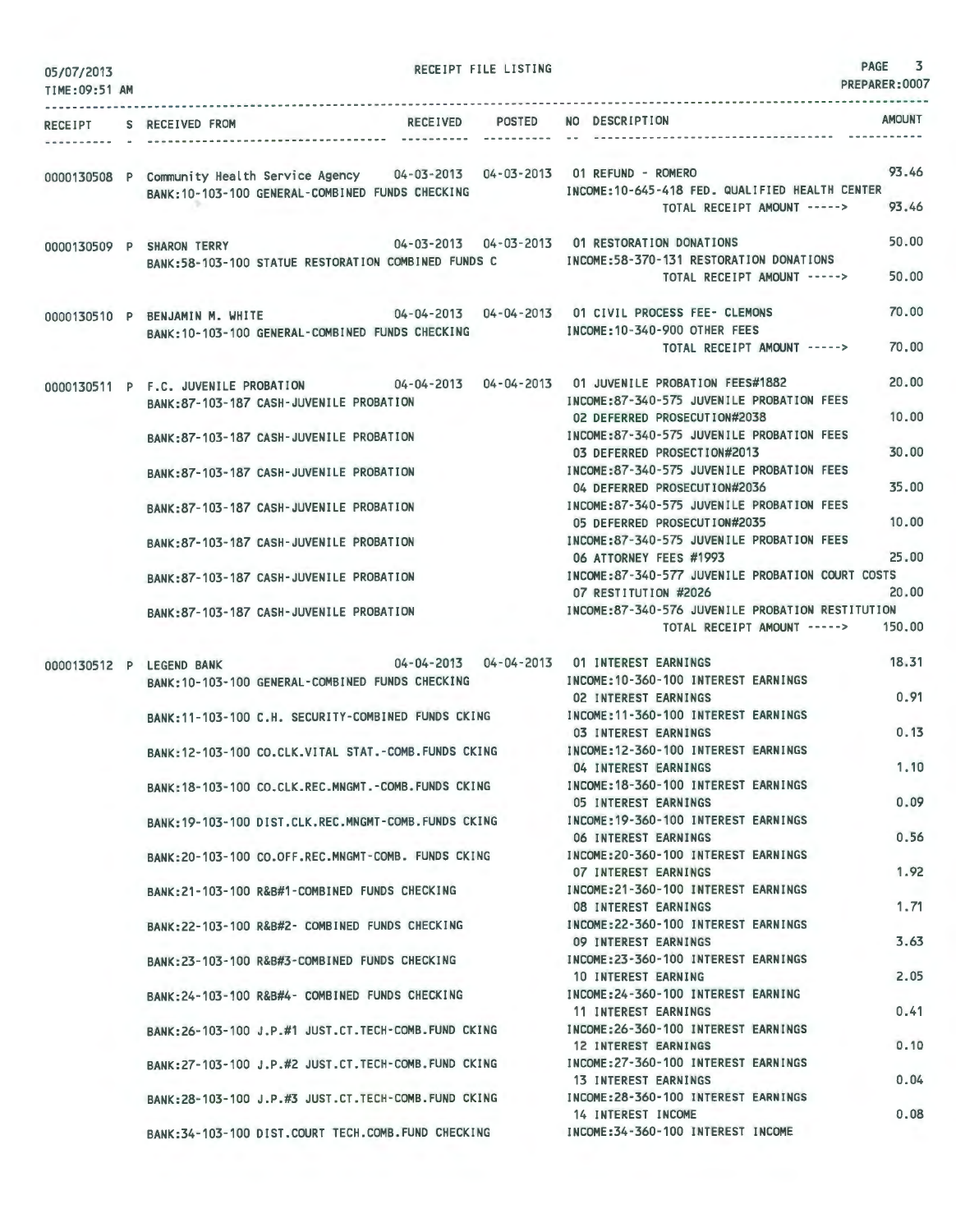05/07/2013 TIME:09:51 AM RECEIPT FILE LISTING PAGE 4

| <b>RECEIPT</b>       | S RECEIVED FROM                                                       |                                                    | RECEIVED POSTED |  | NO DESCRIPTION                                         | <b>AMOUNT</b> |
|----------------------|-----------------------------------------------------------------------|----------------------------------------------------|-----------------|--|--------------------------------------------------------|---------------|
|                      |                                                                       |                                                    |                 |  | 15 INTEREST EARNINGS                                   | 0.64          |
| 0000130512           | Continued                                                             |                                                    |                 |  | INCOME: 35-360-100 INTEREST EARNINGS                   |               |
|                      |                                                                       | BANK:35-103-100 LAW LIBRARY-COMBINED FUND CHECKING |                 |  | <b>16 INTEREST EARNINGS</b>                            | 0.01          |
|                      |                                                                       | BANK:38-103-100 IHC CO-OP GIN-COMBINED FUND CKING  |                 |  | INCOME: 38-360-100 INTEREST EARNINGS                   |               |
|                      |                                                                       |                                                    |                 |  | <b>17 INTEREST EARNINGS</b>                            | 0.07          |
|                      |                                                                       |                                                    |                 |  | INCOME: 39-360-100 INTEREST EARNINGS                   |               |
|                      | BANK:39-103-100 IHC B.R. COOPER-COMB. FUND CHECKING                   |                                                    |                 |  | <b>18 INTEREST EARNINGS</b>                            | 0.15          |
|                      |                                                                       |                                                    |                 |  | INCOME: 52-360-100 INTEREST EARNINGS                   |               |
|                      | BANK:52-103-100 COURT RECORDS PRESERVATION-COMB. FUN                  |                                                    |                 |  | <b>19 INTEREST EARNINGS</b>                            | 0.13          |
|                      | BANK: 59-103-100 DRUG COURT-COMBINED FUNDS                            |                                                    |                 |  | INCOME: 59-360-100 INTEREST EARNINGS                   |               |
|                      |                                                                       |                                                    |                 |  | <b>20 INTEREST EARNINGS</b>                            | 2.14          |
|                      | BANK:60-103-100 SINKING-COMBINED FUND CHECKING                        |                                                    |                 |  | INCOME:60-360-100 INTEREST EARNINGS                    |               |
|                      |                                                                       |                                                    |                 |  | 21 INTEREST EARNINGS                                   | 0.21          |
|                      | BANK:70-103-100 RIGHT OF WAY-COMBINED FUND CHECKING                   |                                                    |                 |  | INCOME: 70-360-100 INTEREST EARNINGS                   |               |
|                      |                                                                       |                                                    |                 |  | <b>22 INTEREST EARNINGS</b>                            | 0.03          |
|                      | BANK:92-103-100 STATZER-COMBINED FUNDS CHECKING                       |                                                    |                 |  | INCOME: 92-360-100 INTEREST EARNINGS                   |               |
|                      |                                                                       |                                                    |                 |  | 23 INTEREST EARNINGS                                   | 0.13          |
|                      | BANK:36-103-136 D. A. FEE CASH ACCT.                                  |                                                    |                 |  | INCOME: 36-360-100 INTEREST EARNINGS                   |               |
|                      |                                                                       |                                                    |                 |  | 24 INTEREST EARNINGS-SEIZURE FUND                      | 0.13          |
|                      | BANK: 36-103-236 D.A. FEE SEIZURE FUND                                |                                                    |                 |  | INCOME: 36-360-236 INTEREST EARNINGS-SEIZURE FUND      |               |
|                      |                                                                       |                                                    |                 |  | 25 INTEREST EARNINGS                                   | 0.04          |
|                      | BANK: 37-103-137 CASH-CONTRABAND SEIZURE                              |                                                    |                 |  | INCOME: 37-360-100 INTEREST EARNINGS                   |               |
|                      |                                                                       |                                                    |                 |  | 26 INTEREST EARNINGS                                   | 0.02          |
|                      | BANK:55-103-155 F.C. LAW ENFORCEMENT EDUCATION                        |                                                    |                 |  | INCOME: 55-360-100 INTEREST EARNINGS                   |               |
|                      |                                                                       |                                                    |                 |  | 27 INTEREST EARNINGS                                   | 0.30          |
|                      | BANK: 56-103-156 CASH-F C SHERIFF FORFEITURE                          |                                                    |                 |  | INCOME: 56-360-100 INTEREST EARNINGS                   |               |
|                      |                                                                       |                                                    |                 |  | 28 INTEREST INCOME                                     | 0.82          |
|                      | BANK:89-103-992 CASH-INTEREST INCOME                                  |                                                    |                 |  | INCOME:89-360-189 INTEREST INCOME                      |               |
|                      |                                                                       |                                                    |                 |  | 29 INTEREST EARNINGS                                   | 1.33          |
|                      | BANK: 10-100-100 PAYROLL                                              |                                                    |                 |  | INCOME: 10-360-100 INTEREST EARNINGS                   |               |
|                      |                                                                       |                                                    |                 |  | <b>30 INTEREST EARNINGS</b>                            | 0.01          |
|                      | BANK: 21-100-100 PAYROLL                                              |                                                    |                 |  | INCOME: 21-360-100 INTEREST EARNINGS                   |               |
|                      |                                                                       |                                                    |                 |  | <b>31 INTEREST EARNINGS</b>                            | 0.01          |
|                      | BANK: 22-100-100 PAYROLL                                              |                                                    |                 |  | INCOME: 22-360-100 INTEREST EARNINGS                   |               |
|                      |                                                                       |                                                    |                 |  | <b>32 INTEREST EARNINGS</b>                            | 0.01          |
|                      | BANK: 23-100-100 PAYROLL                                              |                                                    |                 |  | INCOME: 23-360-100 INTEREST EARNINGS                   |               |
|                      |                                                                       |                                                    |                 |  | <b>33 INTEREST EARNING</b>                             | 0.01          |
|                      | BANK: 24-100-100 PAYROLL                                              |                                                    |                 |  | INCOME: 24-360-100 INTEREST EARNING                    |               |
|                      |                                                                       |                                                    |                 |  | TOTAL RECEIPT AMOUNT ----->                            | 37.23         |
|                      |                                                                       |                                                    |                 |  |                                                        |               |
|                      | 0000130513 P C.D. BREWER 04-04-2013 04-04-2013 01 REIMBURSEMENT HOTEL |                                                    |                 |  |                                                        | 40.00         |
|                      | BANK:40-103-100 MED.RES.CORPS-COMBINED FUND CKING                     |                                                    |                 |  | INCOME:40-411-427 OUT OF COUNTY TRAVEL                 |               |
|                      |                                                                       |                                                    |                 |  | TOTAL RECEIPT AMOUNT ----->                            | 40.00         |
|                      |                                                                       |                                                    |                 |  |                                                        |               |
|                      | 0000130514 P PAUL LESTER RECYCLING                                    |                                                    |                 |  | 04-04-2013  04-04-2013  01 SALE OF SCRAP IRON - R&B #3 | 227.20        |
|                      | BANK:25-103-100 BEES-COMBINED FUNDS CHECKING                          |                                                    |                 |  | INCOME: 25-370-138 SALE OF SCRAP IRON                  |               |
|                      |                                                                       |                                                    |                 |  | TOTAL RECEIPT AMOUNT ----->                            | 227.20        |
|                      |                                                                       |                                                    |                 |  |                                                        |               |
| 0000130515 P TEXPOOL |                                                                       |                                                    |                 |  | 04-05-2013  04-05-2013  01 INTEREST EARNINGS           | 472.15        |
|                      | BANK: 10-103-175 TEXPOOL                                              |                                                    |                 |  | INCOME: 10-360-100 INTEREST EARNINGS                   |               |
|                      |                                                                       |                                                    |                 |  | <b>02 INTEREST EARNINGS</b>                            | 6.83          |
|                      | BANK: 21-103-175 TEXPOOL                                              |                                                    |                 |  | INCOME: 21-360-100 INTEREST EARNINGS                   |               |
|                      |                                                                       |                                                    |                 |  | 03 INTEREST EARNINGS                                   | 17.93         |
|                      | BANK: 22-103-175 TEXPOOL                                              |                                                    |                 |  | INCOME: 22-360-100 INTEREST EARNINGS                   |               |
|                      |                                                                       |                                                    |                 |  | 04 INTEREST EARNINGS                                   | 20.18         |
|                      | BANK: 23-103-175 TEXPOOL                                              |                                                    |                 |  | INCOME: 23-360-100 INTEREST EARNINGS                   |               |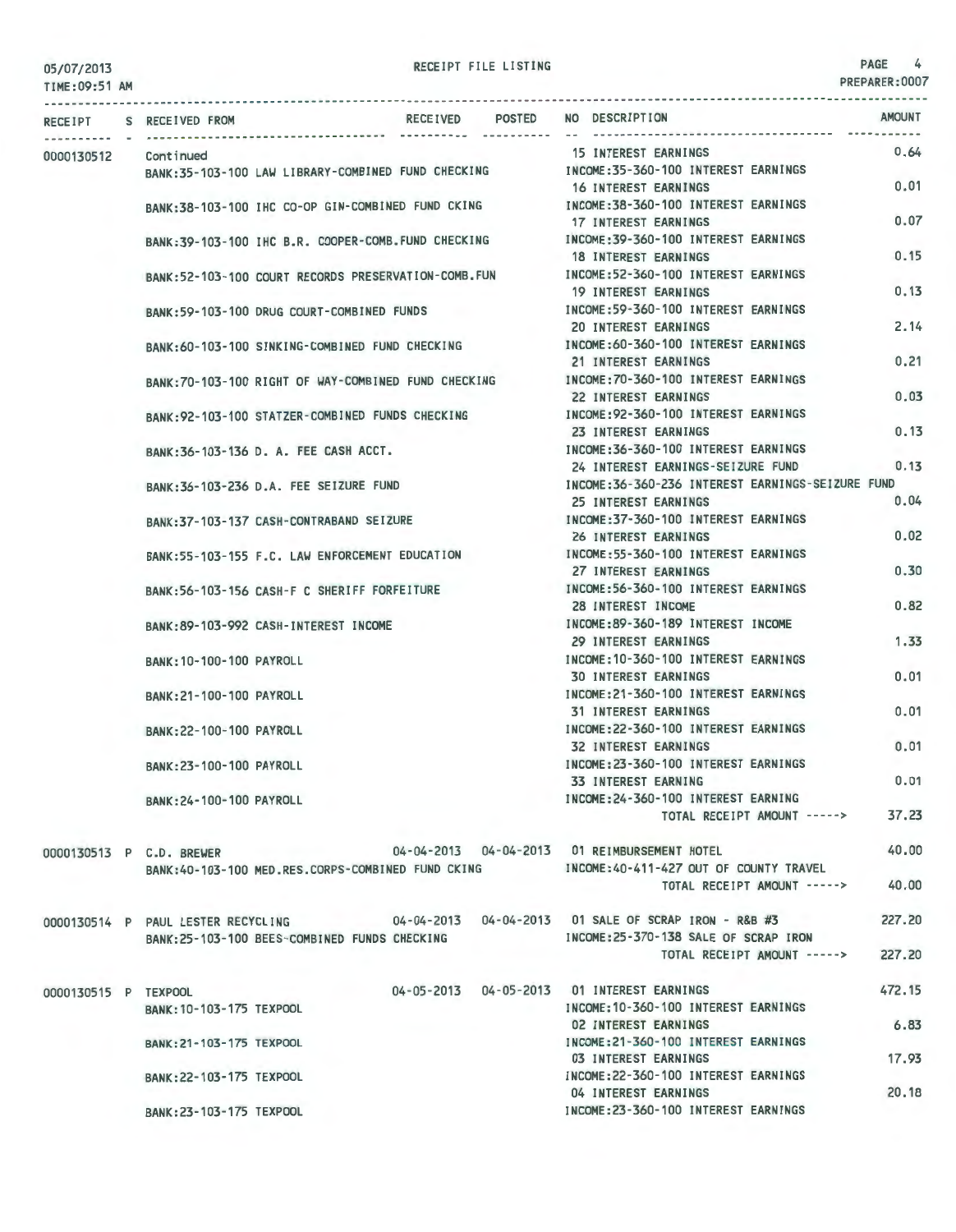TIME:09:51 AM

|  | RECEIPT S RECEIVED FROM                                                                    | RECEIVED POSTED NO DESCRIPTION                                                              | <b>AMOUNT</b> |
|--|--------------------------------------------------------------------------------------------|---------------------------------------------------------------------------------------------|---------------|
|  | 0000130515 Continued                                                                       | 05 INTEREST EARNING                                                                         | 20.17         |
|  | BANK: 24-103-175 TEXPOOL                                                                   | INCOME: 24-360-100 INTEREST EARNING                                                         |               |
|  |                                                                                            | 06 INTEREST EARNINGS                                                                        | 1.66          |
|  | BANK: 38-103-175 IHC CO-OP GIN TEXPOOL                                                     | INCOME: 38-360-100 INTEREST EARNINGS                                                        |               |
|  |                                                                                            | 07 INTEREST EARNINGS                                                                        | 0.61          |
|  | BANK: 39-103-175 B.R. COOPER-TEXPOOL                                                       | INCOME: 39-360-100 INTEREST EARNINGS<br><b>08 INTEREST EARNINGS</b>                         | 10.17         |
|  | BANK:60-103-275 TEXPOOL-1998 JAIL                                                          | INCOME: 60-360-100 INTEREST EARNINGS                                                        |               |
|  |                                                                                            | 09 INTEREST EARNINGS                                                                        | 11.69         |
|  | BANK: 70-103-175 TEXPOOL                                                                   | INCOME: 70-360-100 INTEREST EARNINGS                                                        |               |
|  |                                                                                            | <b>10 INTEREST EARNINGS</b>                                                                 | 3.47          |
|  | BANK: 92-103-175 TEXPOOL                                                                   | INCOME: 92-360-100 INTEREST EARNINGS                                                        |               |
|  |                                                                                            | TOTAL RECEIPT AMOUNT ----->                                                                 | 564.86        |
|  | 0000130516 P F.C. TAX A/C - TPW -MARCH 2013 04-05-2013 04-05-2013 01 TPW BOAT REG./TITLES  |                                                                                             | 349.47        |
|  | BANK: 10-103-100 GENERAL-COMBINED FUNDS CHECKING                                           | INCOME: 10-321-400 TPW BOAT REG./TITLES                                                     |               |
|  |                                                                                            | TOTAL RECEIPT AMOUNT ----->                                                                 | 349.47        |
|  | 0000130517 P F.C. TAX A/C W/E 3-22-2013 04-05-2013 04-05-2013 01 COMMISSIONS ON CAR REGIST |                                                                                             | 1,90          |
|  | BANK: 10-103-100 GENERAL-COMBINED FUNDS CHECKING                                           | INCOME: 10-321-200 COMMISSIONS ON CAR REGIST                                                |               |
|  |                                                                                            | 02 COUNTY'S ADDITIONAL \$10                                                                 | 1.93          |
|  | BANK: 21-103-100 R&B#1-COMBINED FUNDS CHECKING                                             | INCOME:21-321-300 COUNTY'S ADDITIONAL \$10<br>03 COUNTY'S ADDITIONAL \$10                   | 2.06          |
|  | BANK:22-103-100 R&B#2- COMBINED FUNDS CHECKING                                             | INCOME: 22-321-300 COUNTY'S ADDITIONAL \$10                                                 |               |
|  |                                                                                            | 04 COUNTY'S ADDITIONAL \$10                                                                 | 3.12          |
|  | BANK:23-103-100 R&B#3-COMBINED FUNDS CHECKING                                              | INCOME:23-321-300 COUNTY'S ADDITIONAL \$10                                                  |               |
|  |                                                                                            | 05 COUNTY'S ADDITIONAL \$10                                                                 | 1.65          |
|  | BANK:24-103-100 R&B#4- COMBINED FUNDS CHECKING                                             | INCOME: 24-321-300 COUNTY'S ADDITIONAL \$10                                                 |               |
|  |                                                                                            | TOTAL RECEIPT AMOUNT ----->                                                                 | 10.66         |
|  | 0000130518 P F.C. TAX A/C W/E 3-29-2013 04-05-2013 04-05-2013 01 COMMISSION ON CAR TITLES  |                                                                                             | 865.00        |
|  | BANK: 10-103-100 GENERAL-COMBINED FUNDS CHECKING                                           | INCOME: 10-321-250 COMMISSION ON CAR TITLES                                                 |               |
|  |                                                                                            | TOTAL RECEIPT AMOUNT ----->                                                                 | 865,00        |
|  | 0000130519 P F.C. TAX A/C W/E 3-29-2013 04-05-2013 04-05-2013 01 COMMISSIONS ON CAR REGIST |                                                                                             | 7.60          |
|  |                                                                                            | BANK:10-103-100 GENERAL-COMBINED FUNDS CHECKING MOTHER:10-321-200 COMMISSIONS ON CAR REGIST |               |
|  |                                                                                            | 02 COUNTY'S ADDITIONAL \$10                                                                 | 8.53          |
|  | BANK: 21-103-100 R&B#1-COMBINED FUNDS CHECKING                                             | INCOME: 21-321-300 COUNTY'S ADDITIONAL \$10                                                 |               |
|  | BANK: 22-103-100 R&B#2- COMBINED FUNDS CHECKING                                            | 03 COUNTY'S ADDITIONAL \$10<br>INCOME: 22-321-300 COUNTY'S ADDITIONAL \$10                  | 9.14          |
|  |                                                                                            | 04 COUNTY'S ADDITIONAL \$10                                                                 | 13.82         |
|  | BANK:23-103-100 R&B#3-COMBINED FUNDS CHECKING                                              | INCOME: 23-321-300 COUNTY'S ADDITIONAL \$10                                                 |               |
|  |                                                                                            | 05 COUNTY'S ADDITIONAL \$10                                                                 | 7.31          |
|  | BANK:24-103-100 R&B#4- COMBINED FUNDS CHECKING                                             | INCOME: 24-321-300 COUNTY'S ADDITIONAL \$10                                                 |               |
|  |                                                                                            | 06 LIMITED R & B                                                                            | 232.52        |
|  | BANK:21-103-100 R&B#1-COMBINED FUNDS CHECKING                                              | INCOME:21-321-200 CAR REGISTRATION/SALES TAX<br>07 LIMITED R & B                            |               |
|  | BANK:22-103-100 R&B#2- COMBINED FUNDS CHECKING                                             | INCOME: 22-321-200 CAR REGISTRATION/SALES TAX                                               | 249.12        |
|  |                                                                                            | 08 LIMITED R & B                                                                            | 376.44        |
|  | BANK:23-103-100 R&B#3-COMBINED FUNDS CHECKING                                              | INCOME:23-321-200 CAR REGISTRATION/SALES TAX                                                |               |
|  |                                                                                            | 09 LIMITED R & B                                                                            | 199.32        |
|  | BANK: 24-103-100 R&B#4- COMBINED FUNDS CHECKING                                            | INCOME: 24-321-200 CAR REGISTRATION/SALES TAX                                               |               |
|  |                                                                                            | TOTAL RECEIPT AMOUNT -----> 1,103.80                                                        |               |
|  | 0000130520 P F.C. TAX A/C W/E 3-29-2013 04-05-2013 04-05-2013 01 COMMISSIONS ON CAR REGIST |                                                                                             | 2,290.55      |
|  | BANK: 10-103-100 GENERAL-COMBINED FUNDS CHECKING                                           | INCOME: 10-321-200 COMMISSIONS ON CAR REGIST                                                |               |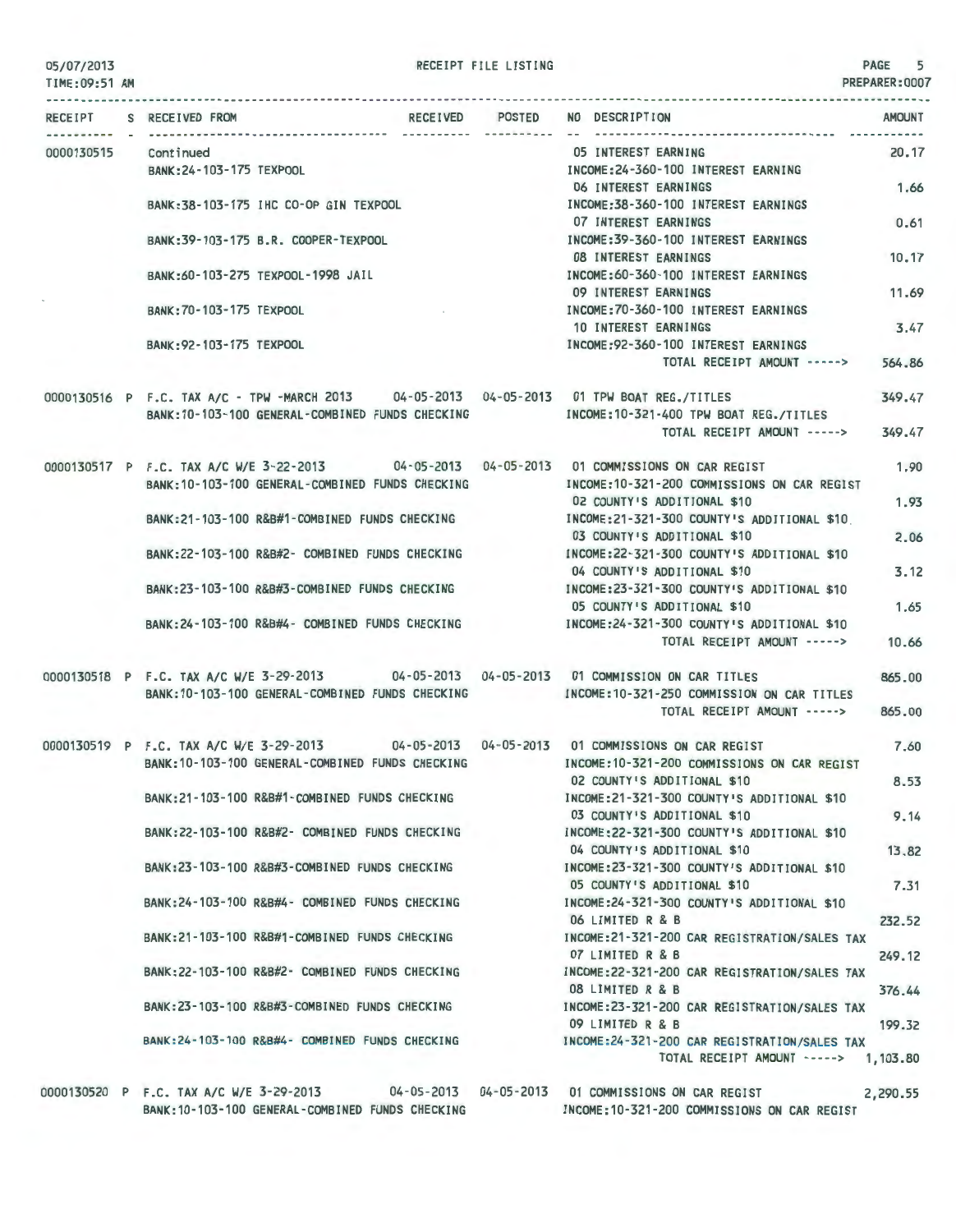TIME:09:51 AM RECEIPT S RECEIVED FROM RECEIVED POSTED NO DESCRIPTION AMOUNT 0000130520 Continued 02 COUNTY'S ADDITIONAL \$10 1,484.59 BANK:21-103-100 R&B#1-COMBINED FUNDS CHECKING INCOME:21-321-300 COUNTY'S ADDITIONAL \$10 03 COUNTY'S ADDITIONAL \$10 1.590.58 BANK:22-103-100 R&B#2- COMBINED FUNDS CHECKING INCOME:22-321-300 COUNTY'S ADDITIONAL \$10 04 COUNTY'S ADDITIONAL \$10 2,403.43 BANK:23-103-100 R&B#3-COMBINED FUNDS CHECKING INCOME:23-321-300 COUNTY'S ADDITIONAL \$10 05 COUNTY'S ADDITIONAL \$10 1,272.60 INCOME:24-321-300 COUNTY'S ADDITIONAL \$10 BANK:24-103-100 R&B#4- COMBINED FUNDS CHECKING 06 LIMITED R & B 4,191.30 BANK:21-103-100 R&B#1-COMBINED FUNDS CHECKING INCOME:21-321-200 CAR REGISTRATION/SALES TAX<br>07 LIMITED R & B 4,490.55  $07$  LIMITED R & B BANK:22 - 103-100 R&B#2- COMBINED FUNDS CHECKING INCOME:22-321-200 CAR REGISTRATION/SALES TAX 08 LIMITED R & B 6,785.37 BANK:23-103-100 R&B#3-COMBINED FUNDS CHECKING INCOME:23-321-200 CAR REGISTRATION/SALES TAX 09 LIMITED R & B 3,592.82 BANK:24 - 103-100 R&B#4- COMBINED FUNDS CHECKING INCOME: 24-321-200 CAR REGISTRATION/SALES TAX TOTAL RECEIPT AMOUNT-----> 28, 101.79 0000130521 P J.P.# 3 - MARCH 2013 REPORT 04-05-2013 04-05-2013 01 COURT COSTS/ARREST FEES 459.80 BANK:10-103-100 GENERAL-COMBINED FUNDS CHECKING INCOME:10-318-130 COURT COSTS/ARREST FEES 10.00 02 SHERIFF FEES BANK:10-103-100 GENERAL-COMBINED FUNDS CHECKING INCOME:10-340-560 SHERIFF FEES 03 J. P. #3 FINES 501.70 BANK:10-103-100 GENERAL-COMBINED FUNDS CHECKING INCOME:10-350-457 J. P. #3 FINES 04 ADM.OF COURT JUSTICE 10% SB 1417 2.50 BANK:10-103-100 GENERAL-COMBINED FUNDS CHECKING INCOME:10-370-163 ADM.OF COURT JUSTICE 10% SB 1417 05 TIME PAYMENT FEE 40% SB 1417 10.00 BANK:10-103-100 GENERAL-COMBINED FUNDS CHECKING INCOME:10-370-164 TIME PAYMENT FEE 40% SB 1417 06 JUDICIAL SUPP.FEE(60 CENTS) 4.20 BANK:10-103-100 GENERAL-COMBINED FUNDS CHECKING INCOME:10-370-166 JUDICIAL SUPP.FEE(60 CENTS) 07 JUROR REIMB.FEE 32.00 BANK:10-103-100 GENERAL-COMBINED FUNDS CHECKING INCOME:10-370-167 JUROR REIMB.FEE 08 J. P. #3 FEES 125.00 INCOME:10-340-457 J. P. #3 FEES BANK:10-103-100 GENERAL-COMBINED FUNDS CHECKING 09 CONSTABLE FEES 140.00 INCOME:10-340-550 CONSTABLE FEES BANK:10-103-100 GENERAL-COMBINED FUNDS CHECKING 10 JUSTICE OF PEACE FEES 27. 00 BANK:11-103-100 C.H. SECURITY-COMBINED FUNDS CKING INCOME:11-340-651 JUSTICE OF PEACE FEES 11 JUSTICE CT.BLDG.SEC.FEE 8.00 BANK:14-103-100 JUST.CT.BLDG.SEC. -COMB.FUNDS CKING INCOME:14-370-168 JUSTICE CT.BLDG.SEC.FEE 12 J.P.#3 TECHNOLOGY FEES 28.00 BANK:28-103-100 J.P.#3 JUST.CT.TECH-COMB.FUND CKING INCOME:28-370-456 J.P.#3 TECHNOLOGY FEES 13 J. P. #3 FINES 126.84 BANK:21-103-100 R&B#1-COMBINED FUNDS CHECKING INCOME:21-350-457 J. P. #3 FINES 14 J. P. #3 FINES 135.89 BANK:22-103-100 R&B#2- COMBINED FUNDS CHECKING INCOME:22-350-457 J. P. #3 FINES 15 J. P. #3 FINES 205.34 BANK:23-103-100 R&B#3-COMBINED FUNDS CHECKING INCOME:23 -350-457 J. P. #3 FINES 16 J. P. #3 FINES 108.73 BANK:24-103-100 R&B#4- COMBINED FUNDS CHECKING INCOME:24-350-457 J. P. #3 FINES TOTAL RECEIPT AMOUNT -----> 1,925.00 04-08-2013 04-08-2013 01 COBRA Dental Ins. for April 2013 0000130522 P DAVID HOLMES 19.70 BANK:95- 100-100 PAYROLL CASH INCOME:95 -370-130 REFUNDS & MISCELLANEOUS TOTAL RECEIPT AMOUNT -----> 19.70 0000130523 P STEVE EDWARDS 04-08-2013 04-08-2013 01 CULVERT 119.00 BANK:21-103-100 R&B#1-COMBINED FUNDS CHECKING INCOME:21-370-145 REIMBURSEMENT OF MATER IALS **Contract Contract State** TOTAL RECEIPT AMOUNT -----> 119.00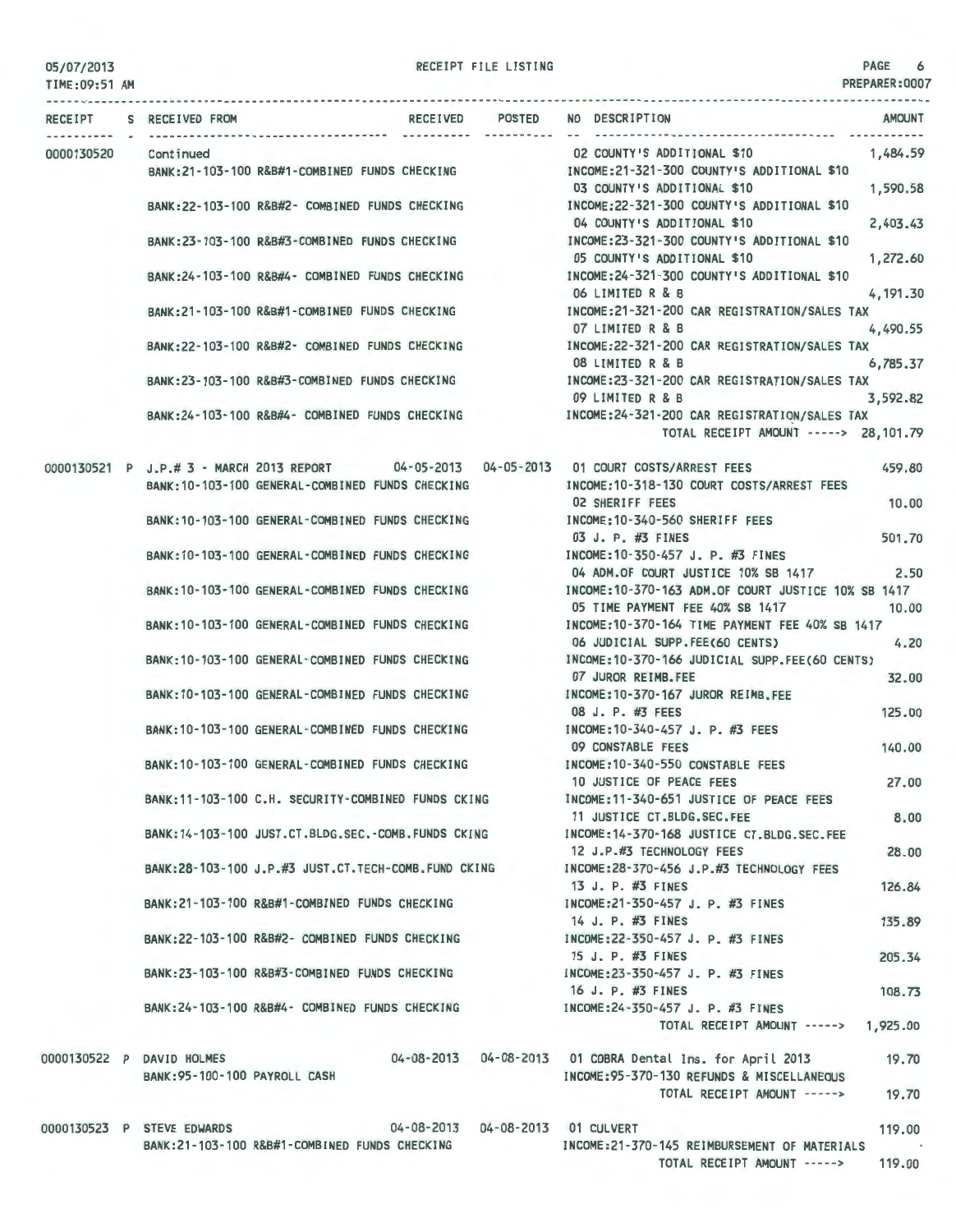| 05/07/2013<br>TIME: 09:51 AM |                                                                                                                                                       | RECEIPT FILE LISTING |                                                                                        | PAGE 7<br>PREPARER: 0007 |
|------------------------------|-------------------------------------------------------------------------------------------------------------------------------------------------------|----------------------|----------------------------------------------------------------------------------------|--------------------------|
|                              | RECEIPT S RECEIVED FROM                                                                                                                               | RECEIVED POSTED      | NO DESCRIPTION                                                                         | <b>AMOUNT</b>            |
| . <u>.</u>                   |                                                                                                                                                       | assamentes (1990)    |                                                                                        |                          |
|                              | 04-08-2013  04-08-2013  01 VERIZON -LONG DISTANCE<br>0000130524 P FANNIN COUNTY CSCD                                                                  |                      |                                                                                        | 56.52                    |
|                              | BANK: 10-103-100 GENERAL-COMBINED FUNDS CHECKING                                                                                                      |                      | INCOME: 10-570-420 TELEPHONE<br>TOTAL RECEIPT AMOUNT ----->                            | 56,52                    |
|                              |                                                                                                                                                       |                      |                                                                                        |                          |
|                              | 0000130525 P OFFICE OF THE ATTORNEY GENERAL 04-08-2013 04-08-2013 01 Texas Crime Victims- Nino<br>BANK: 10-103-100 GENERAL-COMBINED FUNDS CHECKING    |                      | INCOME: 10-425-465 PHYSICAL EVID. ANALYSES                                             | 387.00                   |
|                              |                                                                                                                                                       |                      | TOTAL RECEIPT AMOUNT ----->                                                            | 387,00                   |
|                              | 0000130526 P Fannin County Bail Bonds 04-10-2013 04-10-2013 01 SOMERS # 46664                                                                         |                      |                                                                                        | 125.00                   |
|                              | BANK: 10-103-100 GENERAL-COMBINED FUNDS CHECKING                                                                                                      |                      | INCOME:10-352-201 BOND FORFEITURES<br>TOTAL RECEIPT AMOUNT ----->                      | 125,00                   |
|                              |                                                                                                                                                       |                      |                                                                                        |                          |
|                              | 0000130527 P Fannin County Sheriff's Cash Bond 04-10-2013 04-10-2013 01 Martinez # CV-2013-7153<br>BANK:10-103-100 GENERAL-COMBINED FUNDS CHECKING    |                      | INCOME: 10-352-201 BOND FORFEITURES                                                    | 1,000.00                 |
|                              |                                                                                                                                                       |                      | TOTAL RECEIPT AMOUNT ----->                                                            | 1,000.00                 |
|                              | 0000130528 P CARPENTER'S BAIL BONDS 04-10-2013 04-10-2013 01 Cranford- Sheriff's Transportation                                                       |                      |                                                                                        | 131.17                   |
|                              | BANK: 10-103-100 GENERAL-COMBINED FUNDS CHECKING                                                                                                      |                      | INCOME: 10-370-130 REFUNDS & MISCELLANEOUS<br>TOTAL RECEIPT AMOUNT ----->              | 131.17                   |
|                              |                                                                                                                                                       |                      |                                                                                        |                          |
|                              | 0000130529 P Fannin County Appraisal District 04-10-2013 04-10-2013 01 G.F.A.B.P. CURRENT TAXES<br>BANK: 10-103-100 GENERAL-COMBINED FUNDS CHECKING   |                      | INCOME: 10-310-110 CURRENT TAXES                                                       | 95.34                    |
|                              |                                                                                                                                                       |                      | <b>02 CURRENT TAXES</b>                                                                | 39,741.88                |
|                              | BANK: 10-103-100 GENERAL-COMBINED FUNDS CHECKING                                                                                                      |                      | INCOME: 10-310-110 CURRENT TAXES<br><b>03 CURRENT TAXES</b>                            | 2,024.76                 |
|                              | BANK:21-103-100 R&B#1-COMBINED FUNDS CHECKING                                                                                                         |                      | INCOME: 21-310-110 CURRENT TAXES<br>04 CURRENT TAXES                                   | 2,169.32                 |
|                              | BANK:22-103-100 R&B#2- COMBINED FUNDS CHECKING                                                                                                        |                      | INCOME: 22-310-110 CURRENT TAXES                                                       |                          |
|                              | BANK:23-103-100 R&B#3-COMBINED FUNDS CHECKING                                                                                                         |                      | <b>05 CURRENT TAXES</b><br>INCOME: 23-310-110 CURRENT TAXES                            | 3,277.91                 |
|                              |                                                                                                                                                       |                      | 06 CURRENT TAXES                                                                       | 1,735.64                 |
|                              | BANK:24-103-100 R&B#4- COMBINED FUNDS CHECKING                                                                                                        |                      | INCOME: 24-310-110 CURRENT TAXES<br>07 CURRENT TAXES SERIES '98                        | 902.32                   |
|                              | BANK:60-103-100 SINKING-COMBINED FUND CHECKING                                                                                                        |                      | INCOME:60-310-260 CURRENT TAXES SERIES '98                                             | 2.94                     |
|                              | BANK: 10-103-100 GENERAL-COMBINED FUNDS CHECKING                                                                                                      |                      | 08 G.F.A.B.P. DELQ. TAXES<br>INCOME: 10-310-120 DELINQUENT TAXES                       |                          |
|                              | BANK: 10-103-100 GENERAL-COMBINED FUNDS CHECKING                                                                                                      |                      | 09 DELINQUENT TAXES<br>INCOME: 10-310-120 DELINQUENT TAXES                             | 6,192.04                 |
|                              |                                                                                                                                                       |                      | 10 DELINQUENT TAXES                                                                    | 315.47                   |
|                              | BANK:21-103-100 R&B#1-COMBINED FUNDS CHECKING                                                                                                         |                      | INCOME: 21-310-120 DELINQUENT TAXES<br><b>11 DELINQUENT TAXES</b>                      | 337.99                   |
|                              | BANK: 22-103-100 R&B#2- COMBINED FUNDS CHECKING                                                                                                       |                      | INCOME: 22-310-120 DELINQUENT TAXES                                                    |                          |
|                              | BANK: 23-103-100 R&B#3-COMBINED FUNDS CHECKING                                                                                                        |                      | 12 DELINQUENT TAXES<br>INCOME: 23-310-120 DELINQUENT TAXES                             | 510.73                   |
|                              |                                                                                                                                                       |                      | 13 DELINQUENT TAXES                                                                    | 270.42                   |
|                              | BANK: 24-103-100 R&B#4- COMBINED FUNDS CHECKING                                                                                                       |                      | INCOME: 24-310-120 DELINQUENT TAXES<br>14 DELINQUENT TAXES SERIES '98                  | 140.59                   |
|                              | BANK:60-103-100 SINKING-COMBINED FUND CHECKING                                                                                                        |                      | INCOME:60-310-262 DELINQUENT TAXES SERIES '98<br>TOTAL RECEIPT AMOUNT -----> 57,717.35 |                          |
|                              |                                                                                                                                                       |                      |                                                                                        |                          |
|                              | 0000130530 P District Clerk-March-civil-Feb.CSCD 04-11-2013 04-11-2013 01 COURT COSTS/ARREST FEES<br>BANK: 10-103-100 GENERAL-COMBINED FUNDS CHECKING |                      | INCOME: 10-318-130 COURT COSTS/ARREST FEES                                             | 6,001.91                 |
|                              |                                                                                                                                                       |                      | 02 ATTORNEYS & DOCTORS                                                                 | 750.00                   |
|                              | BANK: 10-103-100 GENERAL-COMBINED FUNDS CHECKING                                                                                                      |                      | INCOME: 10-318-132 ATTORNEYS & DOCTORS<br>03 FAMILY PROTECTION FEE                     | 270.00                   |
|                              | BANK: 10-103-100 GENERAL-COMBINED FUNDS CHECKING                                                                                                      |                      | INCOME: 10-340-135 FAMILY PROTECTION FEE                                               |                          |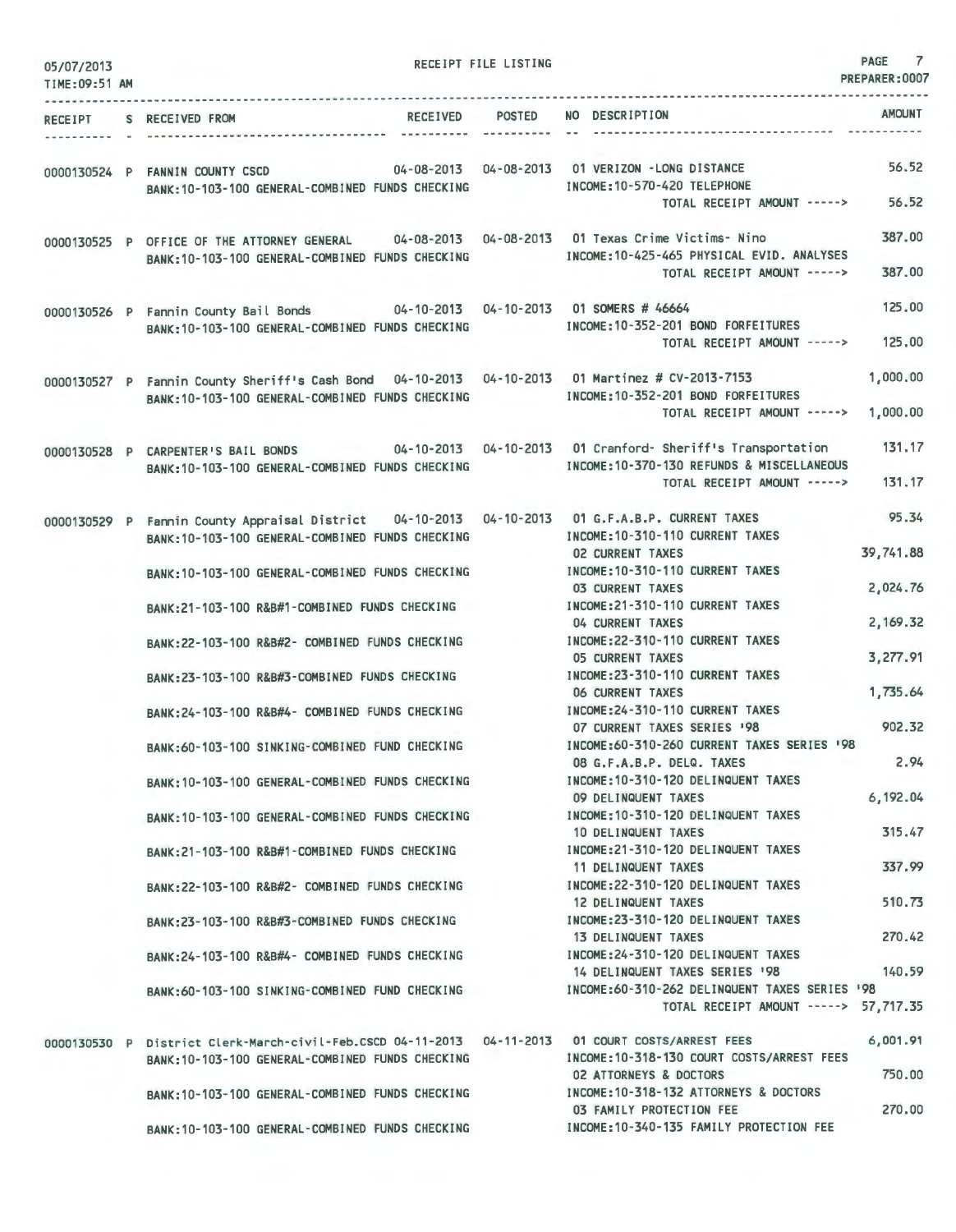PREPARER:0007

|                      | RECEIPT S RECEIVED FROM                              | POSTED<br>RECEIVED | NO DESCRIPTION                                     | <b>AMOUNT</b> |
|----------------------|------------------------------------------------------|--------------------|----------------------------------------------------|---------------|
|                      |                                                      |                    |                                                    |               |
| 0000130530 Continued |                                                      |                    | 7,948.98<br>04 DISTRICT CLERK FEES                 |               |
|                      | BANK: 10-103-100 GENERAL-COMBINED FUNDS CHECKING     |                    | INCOME: 10-340-450 DISTRICT CLERK FEES             |               |
|                      |                                                      |                    | 05 SHERIFF FEES                                    | 898.35        |
|                      | BANK: 10-103-100 GENERAL-COMBINED FUNDS CHECKING     |                    | INCOME:10-340-560 SHERIFF FEES                     |               |
|                      |                                                      |                    | 06 D.C.6TH COURT OF APPEALS FEE                    | 145.00        |
|                      | BANK: 10-103-100 GENERAL-COMBINED FUNDS CHECKING     |                    | INCOME: 10-340-600 D.C.6TH COURT OF APPEALS FEE    |               |
|                      |                                                      |                    | 07 COURT REPORTER SERVICE FEE                      | 435.00        |
|                      | BANK: 10-103-100 GENERAL-COMBINED FUNDS CHECKING     |                    | INCOME: 10-370-162 COURT REPORTER SERVICE FEE      |               |
|                      |                                                      |                    | 08 ADM.OF COURT JUSTICE 10% SB 1417                | 41.16         |
|                      | BANK: 10-103-100 GENERAL-COMBINED FUNDS CHECKING     |                    | INCOME:10-370-163 ADM.OF COURT JUSTICE 10% SB 1417 |               |
|                      |                                                      |                    | 09 TIME PAYMENT FEE 40% SB 1417                    | 164.66        |
|                      | BANK:10-103-100 GENERAL-COMBINED FUNDS CHECKING      |                    | INCOME: 10-370-164 TIME PAYMENT FEE 40% SB 1417    |               |
|                      |                                                      |                    | 10 JUDICIAL SUPP.FEE(60 CENTS)                     | 9.18          |
|                      | BANK:10-103-100 GENERAL-COMBINED FUNDS CHECKING      |                    | INCOME: 10-370-166 JUDICIAL SUPP.FEE(60 CENTS)     |               |
|                      |                                                      |                    | 11 JUROR REIMB.FEE                                 | 56,54         |
|                      | BANK:10-103-100 GENERAL-COMBINED FUNDS CHECKING      |                    | INCOME: 10-370-167 JUROR REIMB.FEE                 |               |
|                      |                                                      |                    | 12 DIST, CLK, PASSPORT PHOTO                       | 320,00        |
|                      | BANK: 10-103-100 GENERAL-COMBINED FUNDS CHECKING     |                    | INCOME: 10-370-450 DIST, CLK, PASSPORT PHOTO       |               |
|                      |                                                      |                    | 13 DISTRICT CLERK FEES                             | 239.07        |
|                      | BANK: 11-103-100 C.H. SECURITY-COMBINED FUNDS CKING  |                    | INCOME: 11-340-650 DISTRICT CLERK FEES             |               |
|                      |                                                      |                    | 14 DIST.CLK.PRES.REC.FEE                           | 237.41        |
|                      |                                                      |                    | INCOME: 19-370-136 DIST.CLK.PRES.REC.FEE           |               |
|                      | BANK: 19-103-100 DIST.CLK.REC.MNGMT-COMB.FUNDS CKING |                    | 1,083.94<br>15 CO.OFFICE REC.MNGMT.FEE             |               |
|                      |                                                      |                    | INCOME: 20-370-135 CO.OFFICE REC.MNGMT.FEE         |               |
|                      | BANK:20-103-100 CO.OFF.REC.MNGMT-COMB. FUNDS CKING   |                    | 16 DIST.COURT TECHNOLOGY FEE                       | 179.26        |
|                      |                                                      |                    | INCOME: 34-370-450 DIST.COURT TECHNOLOGY FEE       |               |
|                      | BANK:34-103-100 DIST.COURT TECH.COMB.FUND CHECKING   |                    | 1,015.00                                           |               |
|                      |                                                      |                    | 17 DISTRICT CLERK FEES                             |               |
|                      | BANK:35-103-100 LAW LIBRARY-COMBINED FUND CHECKING   |                    | INCOME: 35-340-450 DISTRICT CLERK FEES             |               |
|                      |                                                      |                    | 2,518.75<br>18 DISTRICT CLERK FINES                |               |
|                      | BANK:21-103-100 R&B#1-COMBINED FUNDS CHECKING        |                    | INCOME: 21-350-450 DISTRICT CLERK FINES            |               |
|                      |                                                      |                    | 2,698.58<br>19 DISTRICT CLERK FINES                |               |
|                      | BANK:22-103-100 R&B#2- COMBINED FUNDS CHECKING       |                    | INCOME:22-350-450 DISTRICT CLERK FINES             |               |
|                      |                                                      |                    | 4,077.66<br>20 DISTRICT CLERK FINES                |               |
|                      | BANK:23-103-100 R&B#3-COMBINED FUNDS CHECKING        |                    | INCOME: 23-350-450 DISTRICT CLERK FINES            |               |
|                      |                                                      |                    | 21 DISTRICT CLERK FINES<br>2,159.10                |               |
|                      | BANK:24-103-100 R&B#4- COMBINED FUNDS CHECKING       |                    | INCOME: 24-350-450 DISTRICT CLERK FINES            |               |
|                      |                                                      |                    | 22 CO.& DIST.CT.TECHNOLOGY FEE                     | 140,48        |
|                      | BANK:51-103-100 CO.& DIST.COURT TECHNOLOGY-COMB.FUN  |                    | INCOME:51-370-440 CO.& DIST.CT.TECHNOLOGY FEE      |               |
|                      |                                                      |                    | 23 COURT RECORDS PRESERVATION FEE                  | 298.52        |
|                      | BANK:52-103-100 COURT RECORDS PRESERVATION-COMB. FUN |                    | INCOME:52-370-133 COURT RECORDS PRESERVATION FEE   |               |
|                      |                                                      |                    | 24 DRUG COURT FEE                                  | 71.46         |
|                      | BANK:59-103-100 DRUG COURT-COMBINED FUNDS            |                    | INCOME: 59-370-425 DRUG COURT FEE                  |               |
|                      |                                                      |                    | TOTAL RECEIPT AMOUNT -----> 31,760.01              |               |

0000130531 P F.C. TAX A/C W/E 4-5-2013 BANK:10-103-100 GENERAL-COMBINED FUNDS CHECKING BANK:21 - 103-100 R&B#1 -COMBINED FUNDS CHECKING BANK:22- 103-100 R&B#2- COMBINED FUNDS CHECKING BANK:23- 103-100 R&B#3-COMBINED FUNDS CHECKING BANK:24-103-100 R&B#4- COMBINED FUNDS CHECKING BANK:21-103-100 R&B#1-COMBINED FUNDS CHECKING

04-11-2013 04-11-2013 01 COMMISSIONS ON CAR REGIST 3,014.70 INCOME:10-321-200 COMMISSIONS ON CAR REGIST 02 COUNTY'S ADDITIONAL \$10 INCOME:21-321 -300 COUNTY'S ADDITIONAL \$10 03 COUNTY'S ADDITIONAL \$10 INCOME:22-321 -300 COUNTY'S ADDITIONAL \$10 04 COUNTY'S ADDITIONAL \$10 INCOME:23 -321 -300 COUNTY'S ADDITIONAL \$10 2,371.93 2,541.28 3,839.95 05 COUNTY'S ADDITIONAL \$10 2,033.24 INCOME:24-321 -300 COUNTY'S ADDITIONAL \$10 06 LIMITED R & B 6,655.16 INCOME:21-321-200 CAR REGISTRATION/SALES TAX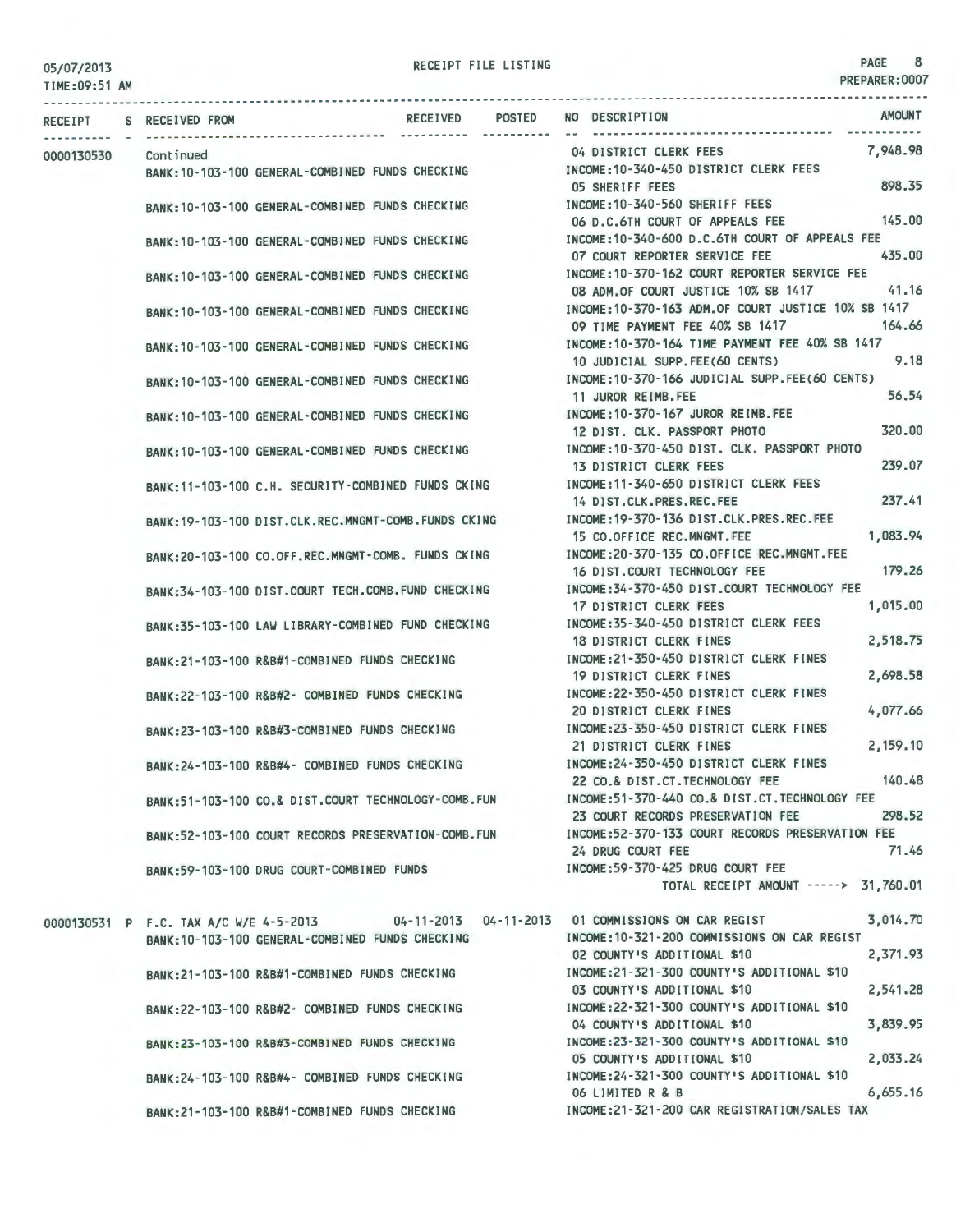| 05/07/2013<br>TIME: 09:51 AM | RECEIPT FILE LISTING                                                                              | PAGE 9<br>PREPARER: 0007                                                                                                                                                                |
|------------------------------|---------------------------------------------------------------------------------------------------|-----------------------------------------------------------------------------------------------------------------------------------------------------------------------------------------|
|                              | RECEIPT S RECEIVED FROM                                                                           | RECEIVED POSTED NO DESCRIPTION<br>AMOUNT                                                                                                                                                |
|                              |                                                                                                   | 07 LIMITED R & B<br>7,130.32                                                                                                                                                            |
| 0000130531 Continued         | BANK:22-103-100 R&B#2- COMBINED FUNDS CHECKING INCOME:22-321-200 CAR REGISTRATION/SALES TAX       | 08 LIMITED R & B<br>10,774.16                                                                                                                                                           |
|                              | BANK:23-103-100 R&B#3-COMBINED FUNDS CHECKING [NCOME:23-321-200 CAR REGISTRATION/SALES TAX        | 09 LIMITED R & B<br>5,704.86                                                                                                                                                            |
|                              | BANK:24-103-100 R&B#4- COMBINED FUNDS CHECKING INCOME:24-321-200 CAR REGISTRATION/SALES TAX       | TOTAL RECEIPT AMOUNT -----> 44,065.60                                                                                                                                                   |
|                              | BANK:10-103-100 GENERAL-COMBINED FUNDS CHECKING                                                   | 0000130532 P F.C. TAX A/C W/E 4-5-2013 04-11-2013 04-11-2013 01 COMMISSION ON CAR TITLES 1,430.00<br>INCOME:10-321-250 COMMISSION ON CAR TITLES<br>TOTAL RECEIPT AMOUNT -----> 1,430.00 |
|                              |                                                                                                   |                                                                                                                                                                                         |
|                              | 0000130533 P FANNIN COUNTY CSCD 04-11-2013 04-11-2013 01 BLOOD DRAWS                              | 70.45                                                                                                                                                                                   |
|                              | BANK: 36-103-136 D. A. FEE CASH ACCT.                                                             | INCOME: 36-370-130 REFUNDS & MISCELLANEOUS<br>TOTAL RECEIPT AMOUNT -----> 70.45                                                                                                         |
|                              | BANK:46-103-100 SAFE ROOM REIMB.PROG.-COMB.FUNDS MOONE:46-330-475 SAFE ROOM REIMBURSEMENT DR-4029 | 0000130534 P Texas Department of Public Safety 04-11-2013 04-11-2013 01 9 Individual saverooms 21,215.88                                                                                |
|                              |                                                                                                   | 02 ADMINISTRATIVE FEE<br>900.00                                                                                                                                                         |
|                              | BANK:46-103-100 SAFE ROOM REIMB.PROG.-COMB.FUNDS MCOME:46-330-476 ADMINISTRATIVE FEE              | TOTAL RECEIPT AMOUNT -----> 22,115.88                                                                                                                                                   |
|                              |                                                                                                   | 0000130535 P J.P. # 1- MARCH 2013 REPORT 04-11-2013 04-11-2013 01 COURT COSTS/ARREST FEES 7,328.92                                                                                      |
|                              | BANK: 10-103-100 GENERAL-COMBINED FUNDS CHECKING                                                  | INCOME: 10-318-130 COURT COSTS/ARREST FEES<br>194.32                                                                                                                                    |
|                              | BANK: 10-103-100 GENERAL-COMBINED FUNDS CHECKING                                                  | <b>02 SHERIFF FEES</b><br>INCOME:10-340-560 SHERIFF FEES                                                                                                                                |
|                              |                                                                                                   | 03 J. P. #1 FINES<br>3,254.58                                                                                                                                                           |
|                              | BANK: 10-103-100 GENERAL-COMBINED FUNDS CHECKING                                                  | INCOME: 10-350-455 J. P. #1 FINES                                                                                                                                                       |
|                              |                                                                                                   | 04 ADM.OF COURT JUSTICE 10% SB 1417<br>0.68<br>INCOME: 10-370-163 ADM. OF COURT JUSTICE 10% SB 1417                                                                                     |
|                              | BANK: 10-103-100 GENERAL-COMBINED FUNDS CHECKING                                                  | 05 TIME PAYMENT FEE 40% SB 1417<br>2.71                                                                                                                                                 |
|                              | BANK: 10-103-100 GENERAL-COMBINED FUNDS CHECKING                                                  | INCOME: 10-370-164 TIME PAYMENT FEE 40% SB 1417                                                                                                                                         |
|                              |                                                                                                   | 50.37<br>06 JUDICIAL SUPP.FEE(60 CENTS)                                                                                                                                                 |
|                              | BANK:10-103-100 GENERAL-COMBINED FUNDS CHECKING                                                   | INCOME: 10-370-166 JUDICIAL SUPP.FEE(60 CENTS)<br>07 JUROR REIMB.FEE<br>332.63                                                                                                          |
|                              | BANK: 10-103-100 GENERAL-COMBINED FUNDS CHECKING                                                  | INCOME: 10-370-167 JUROR REIMB.FEE                                                                                                                                                      |
|                              |                                                                                                   | 08 J. P. #1 FEES<br>2,066.64                                                                                                                                                            |
|                              | BANK: 10-103-100 GENERAL-COMBINED FUNDS CHECKING                                                  | INCOME: 10-340-455 J. P. #1 FEES<br>09 CONSTABLE FEES<br>901.92                                                                                                                         |
|                              | BANK: 10-103-100 GENERAL-COMBINED FUNDS CHECKING                                                  | INCOME: 10-340-550 CONSTABLE FEES                                                                                                                                                       |
|                              |                                                                                                   | <b>10 INTEREST EARNINGS</b><br>0.58                                                                                                                                                     |
|                              | BANK: 10-103-100 GENERAL-COMBINED FUNDS CHECKING                                                  | INCOME: 10-360-100 INTEREST EARNINGS                                                                                                                                                    |
|                              | BANK: 11-103-100 C.H. SECURITY-COMBINED FUNDS CKING                                               | 11 JUSTICE OF PEACE FEES<br>255.03<br>INCOME:11-340-651 JUSTICE OF PEACE FEES                                                                                                           |
|                              |                                                                                                   | 12 JUSTICE CT.BLDG.SEC.FEE<br>83.83                                                                                                                                                     |
|                              | BANK: 14-103-100 JUST.CT.BLDG.SEC. - COMB. FUNDS CKING                                            | INCOME: 14-370-168 JUSTICE CT.BLDG.SEC.FEE                                                                                                                                              |
|                              | BANK: 26-103-100 J.P.#1 JUST.CT. TECH-COMB. FUND CKING                                            | 13 J.P.#1 TECHNOLOGY FEES<br>340.02<br>INCOME: 26-370-455 J.P.#1 TECHNOLOGY FEES                                                                                                        |
|                              |                                                                                                   | 14 J. P. #1 FINES<br>807.83                                                                                                                                                             |
|                              | BANK: 21-103-100 R&B#1-COMBINED FUNDS CHECKING                                                    | INCOME: 21-350-455 J. P. #1 FINES                                                                                                                                                       |
|                              | BANK: 22-103-100 R&B#2- COMBINED FUNDS CHECKING                                                   | 15 J. P. #1 FINES<br>865.51<br>INCOME: 22-350-455 J. P. #1 FINES                                                                                                                        |
|                              |                                                                                                   | 16 J. P. #1 FINES<br>1,307.81                                                                                                                                                           |
|                              | BANK:23-103-100 R&B#3-COMBINED FUNDS CHECKING                                                     | INCOME: 23-350-455 J. P. #1 FINES                                                                                                                                                       |
|                              | BANK:24-103-100 R&B#4- COMBINED FUNDS CHECKING                                                    | 17 J. P. #1 FINES<br>692.48<br>INCOME: 24-350-455 J. P. #1 FINES                                                                                                                        |
|                              |                                                                                                   | TOTAL RECEIPT AMOUNT -----> 18,485.86                                                                                                                                                   |

 $\bar{b}$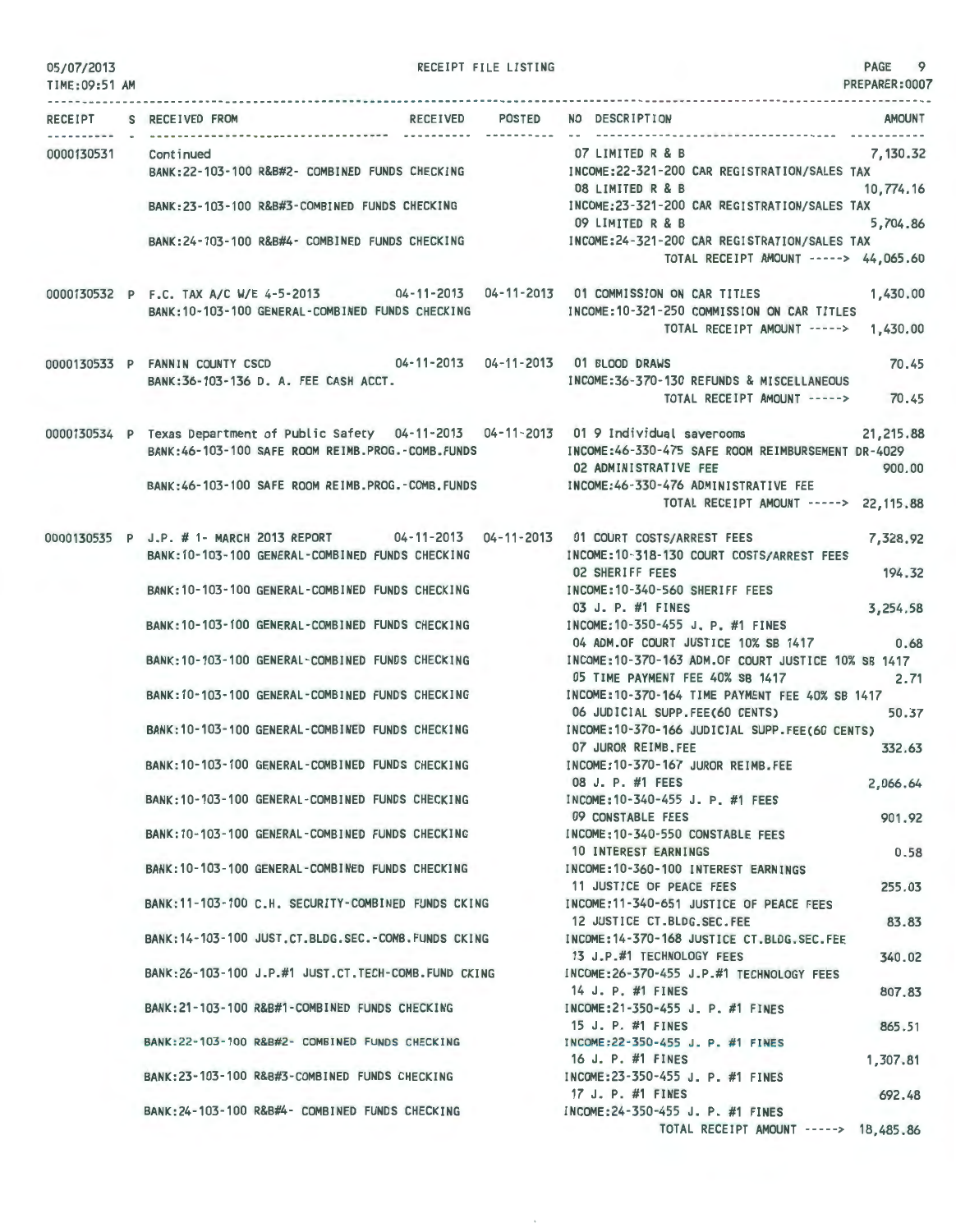| 05/07/2013<br>TIME: 09:51 AM |                                                                                                                                                               | RECEIPT FILE LISTING |                                                                                                                               | PAGE 10<br>PREPARER: 0007 |
|------------------------------|---------------------------------------------------------------------------------------------------------------------------------------------------------------|----------------------|-------------------------------------------------------------------------------------------------------------------------------|---------------------------|
|                              | RECEIPT S RECEIVED FROM                                                                                                                                       | ----------           | RECEIVED POSTED NO DESCRIPTION<br>------------------------                                                                    | AMOUNT                    |
|                              | 0000130536 P U.S.D.A. - FOREST SERVICE 04-11-2013 04-11-2013 01 PAY N LIEU TAX/GRASSLAND<br>BANK:21-103-100 R&B#1-COMBINED FUNDS CHECKING                     |                      | INCOME: 21-318-120 PAY N LIEU TAX/GRASSLAND                                                                                   | 1,181.94                  |
|                              | BANK:22-103-100 R&B#2- COMBINED FUNDS CHECKING                                                                                                                |                      | 02 PAY N LIEU TAX/GRASSLAND<br>INCOME:22-318-120 PAY N LIEU TAX/GRASSLAND<br>03 PAY N LIEU TAX/GRASSLAND                      | 1,266.33<br>1,913.47      |
|                              | BANK:23-103-100 R&B#3-COMBINED FUNDS CHECKING                                                                                                                 |                      | INCOME:23-318-120 PAY N LIEU TAX/GRASSLAND<br>04 PAY N LIEU TAX/GRASSLAND                                                     | 1,013.18                  |
|                              | BANK:24-103-100 R&B#4- COMBINED FUNDS CHECKING                                                                                                                |                      | INCOME: 24-318-120 PAY N LIEU TAX/GRASSLAND<br>TOTAL RECEIPT AMOUNT ----->                                                    | 5,374.92                  |
|                              | 0000130537 P TEXAS ASSOCIATION OF COUNTIES 04-11-2013 04-11-2013 01 Rita Watts reimbursement training<br>BANK: 10-103-100 GENERAL-COMBINED FUNDS CHECKING     |                      | INCOME: 10-400-427 OUT OF COUNTY TRAVEL<br>TOTAL RECEIPT AMOUNT ----->                                                        | 622.65<br>622.65          |
|                              | 04-12-2013  04-12-2013  01 CULVERT<br>0000130538 P BILLY GILBERT                                                                                              |                      |                                                                                                                               | 437.00                    |
|                              | BANK:22-103-100 R&B#2- COMBINED FUNDS CHECKING                                                                                                                |                      | INCOME: 22-370-145 REIMBURSEMENT OF MATERIALS<br>TOTAL RECEIPT AMOUNT ----->                                                  | 437.00                    |
|                              | 0000130539 P COMPTROLLER-STATE FISCAL 04-12-2013 04-12-2013 01 SALES TAX REVENUES<br>BANK: 10-103-100 GENERAL-COMBINED FUNDS CHECKING                         |                      | INCOME: 10-318-160 SALES TAX REVENUES                                                                                         | 47,865.91                 |
|                              | BANK:21-103-100 R&B#1-COMBINED FUNDS CHECKING                                                                                                                 |                      | <b>02 SALES TAX REVENUES</b><br>INCOME: 21-318-160 SALES TAX REVENUES<br>03 SALES TAX REVENUES                                | 2,440.76<br>2,611.73      |
|                              | BANK:22-103-100 R&B#2- COMBINED FUNDS CHECKING                                                                                                                |                      | INCOME: 22-318-160 SALES TAX REVENUES<br>04 SALES TAX REVENUES                                                                | 3,944.12                  |
|                              | BANK:23-103-100 R&B#3-COMBINED FUNDS CHECKING                                                                                                                 |                      | INCOME: 23-318-160 SALES TAX REVENUES<br>05 SALES TAX REVENUES                                                                | 2,092.92                  |
|                              | BANK:24-103-100 R&B#4- COMBINED FUNDS CHECKING                                                                                                                |                      | INCOME: 24-318-160 SALES TAX REVENUES<br>TOTAL RECEIPT AMOUNT ----->                                                          | 58,955.44                 |
|                              | 0000130540 P SHERIFF FORFEITURE ACCOUNT 04-12-2013 04-12-2013 01 BANK SERVICE FEES<br>BANK:10-103-100 GENERAL-COMBINED FUNDS CHECKING                         |                      | INCOME:10-409-499 BANK SERVICE FEES                                                                                           | 150.00                    |
|                              |                                                                                                                                                               |                      | TOTAL RECEIPT AMOUNT -----> 150.00                                                                                            |                           |
|                              | 04-12-2013  04-12-2013  01 BANK SERVICE FEES<br>0000130541 P D.A. FEE ACCOUNT<br>BANK: 10-103-100 GENERAL-COMBINED FUNDS CHECKING                             |                      | INCOME: 10-409-499 BANK SERVICE FEES                                                                                          | 525.00                    |
|                              |                                                                                                                                                               |                      | TOTAL RECEIPT AMOUNT ----->                                                                                                   | 525,00                    |
|                              | 0000130542 P ORI RECOVERY INC.<br>BANK:23-103-100 R&B#3-COMBINED FUNDS CHECKING                                                                               |                      | 04-12-2013  04-12-2013  01 USED OIL COLLECTION<br>INCOME: 23-370-130 REFUNDS & MISCELLANEOUS                                  | 122,50                    |
|                              | BANK:24-103-100 R&B#4- COMBINED FUNDS CHECKING                                                                                                                |                      | 02 USED OIL COLLECTION<br>INCOME: 24-370-130 REFUNDS & MISCELLANEOUS<br>TOTAL RECEIPT AMOUNT ----->                           | 76.50<br>199.00           |
|                              | 0000130543 P Cole Title Company-Richard Gay 04-15-2013 04-15-2013 01 #107928 Trenton High Meadows<br>BANK: 22-103-100 R&B#2- COMBINED FUNDS CHECKING          |                      | INCOME: 22-370-150 TRENTON HIGH MEADOWS SUBDIVISION                                                                           | 1,400.00                  |
|                              | BANK:22-103-100 R&B#2- COMBINED FUNDS CHECKING                                                                                                                |                      | 02 #107925 Trenton High Meadows<br>INCOME:22-370-150 TRENTON HIGH MEADOWS SUBDIVISION<br>TOTAL RECEIPT AMOUNT -----> 2,800.00 | 1,400.00                  |
|                              | 0000130544 P Republic Title of Texas - Jones 04-15-2013 04-15-2013 01 #107895 Trenton High Meadows 1,400.00<br>BANK:22-103-100 R&B#2- COMBINED FUNDS CHECKING |                      | INCOME:22-370-150 TRENTON HIGH MEADOWS SUBDIVISION<br>TOTAL RECEIPT AMOUNT -----> 1,400.00                                    |                           |
|                              | 0000130545 P GOVERNOR-FISCAL<br>BANK:86-103-100 COMM.SERV.COORD.-COMB.FUNDS CHECK MANAGER AND COMB:86-330-575 COMM.SERV.COORD/OFFICE MANAGER                  |                      | 04-15-2013  04-15-2013  01 COMM.SERV.COORD/OFFICE MANAGER  10,105.87<br>TOTAL RECEIPT AMOUNT -----> 10,105.87                 |                           |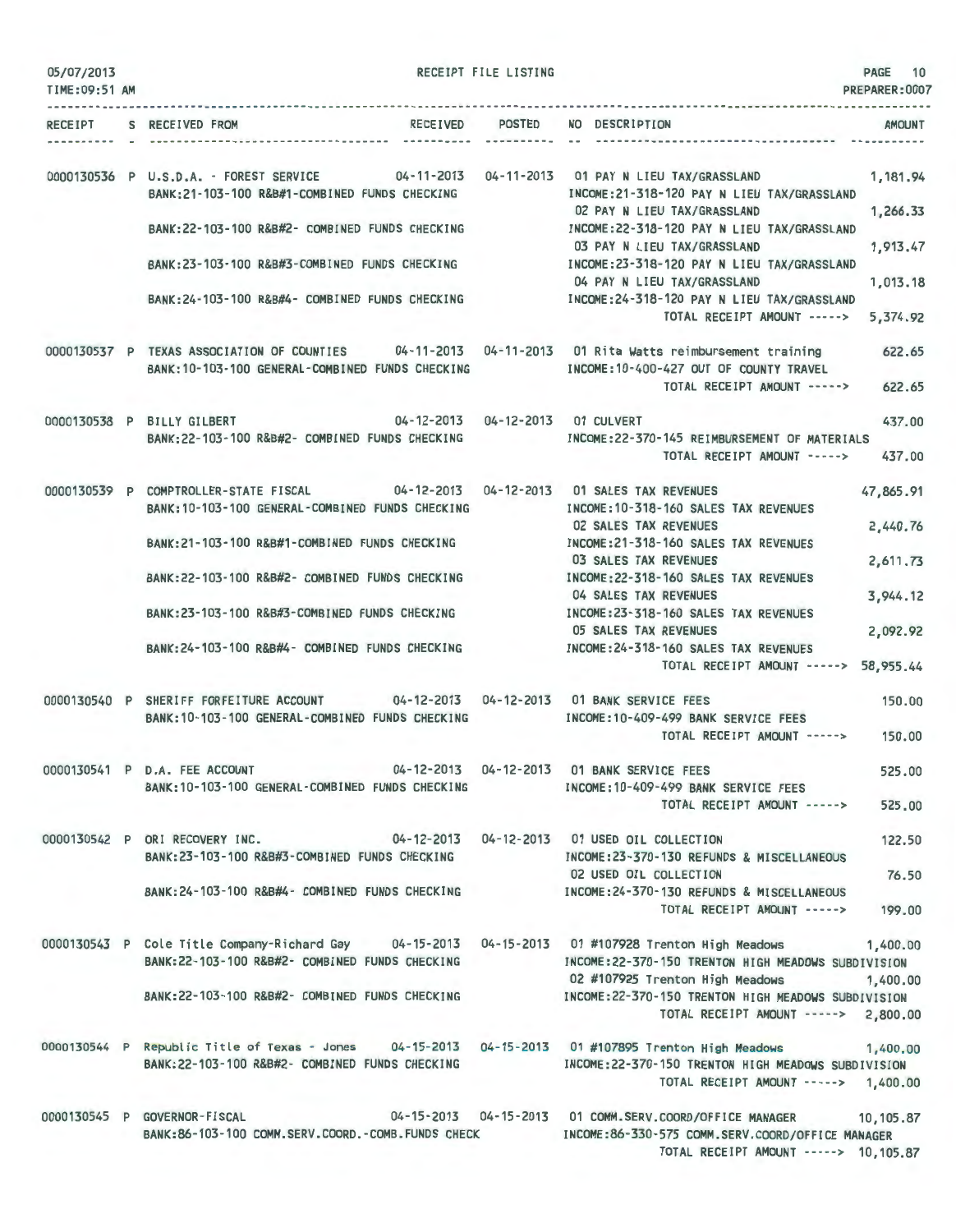| 05/07/2013<br>TIME: 09:51 AM |                                                                                                                                                 | RECEIPT FILE LISTING |                                                                                                                     | PAGE 11<br>PREPARER:0007 |
|------------------------------|-------------------------------------------------------------------------------------------------------------------------------------------------|----------------------|---------------------------------------------------------------------------------------------------------------------|--------------------------|
|                              | RECEIPT S RECEIVED FROM                                                                                                                         |                      | RECEIVED POSTED NO DESCRIPTION                                                                                      | <b>AMOUNT</b>            |
|                              | 0000130546 P J.P. # 2 - MARCH REPORT 04-15-2013 04-15-2013 01 COURT COSTS/ARREST FEES<br>BANK: 10-103-100 GENERAL-COMBINED FUNDS CHECKING       |                      | INCOME: 10-318-130 COURT COSTS/ARREST FEES                                                                          | 1,678.20                 |
|                              | BANK: 10-103-100 GENERAL-COMBINED FUNDS CHECKING                                                                                                |                      | <b>02 SHERIFF FEES</b><br>INCOME:10-340-560 SHERIFF FEES                                                            | 5,00                     |
|                              |                                                                                                                                                 |                      | 03 J. P. #2 FINES<br>INCOME:10-350-456 J. P. #2 FINES                                                               | 347.00                   |
|                              | BANK: 10-103-100 GENERAL-COMBINED FUNDS CHECKING                                                                                                |                      | 04 JUDICIAL SUPP.FEE(60 CENTS)                                                                                      | 12.09                    |
|                              |                                                                                                                                                 |                      | BANK:10-103-100 GENERAL-COMBINED FUNDS CHECKING INCOME:10-370-166 JUDICIAL SUPP.FEE(60 CENTS)<br>05 JUROR REIMB.FEE | 80.58                    |
|                              | BANK: 10-103-100 GENERAL-COMBINED FUNDS CHECKING                                                                                                |                      | INCOME:10-370-167 JUROR REIMB.FEE<br>06 J. P. #2 FEES                                                               | 505.76                   |
|                              | BANK: 10-103-100 GENERAL-COMBINED FUNDS CHECKING                                                                                                |                      | INCOME: 10-340-456 J. P. #2 FEES<br>07 CONSTABLE FEES                                                               | 143.19                   |
|                              | BANK:10-103-100 GENERAL-COMBINED FUNDS CHECKING                                                                                                 |                      | INCOME:10-340-550 CONSTABLE FEES<br>08 JUSTICE OF PEACE FEES                                                        | 60.43                    |
|                              | BANK: 11-103-100 C.H. SECURITY-COMBINED FUNDS CKING                                                                                             |                      | INCOME: 11-340-651 JUSTICE OF PEACE FEES                                                                            |                          |
|                              | BANK: 14-103-100 JUST.CT.BLDG.SEC.-COMB.FUNDS CKING                                                                                             |                      | 09 JUSTICE CT.BLDG.SEC.FEE<br>INCOME: 14-370-168 JUSTICE CT.BLDG.SEC.FEE                                            | 20.17                    |
|                              | BANK: 27-103-100 J.P.#2 JUST.CT. TECH-COMB. FUND CKING                                                                                          |                      | 10 J.P.#2 TECHNOLOGY FEES<br>INCOME: 27-370-456 J.P.#2 TECHNOLOGY FEES                                              | 80.58                    |
|                              | BANK:21-103-100 R&B#1-COMBINED FUNDS CHECKING                                                                                                   |                      | 11 J. P. #2 FINES<br>INCOME:21-350-456 J. P. #2 FINES                                                               | 198.83                   |
|                              | BANK: 22-103-100 R&B#2- COMBINED FUNDS CHECKING                                                                                                 |                      | 12 J. P. #2 FINES<br>INCOME:22-350-456 J. P. #2 FINES                                                               | 213.03                   |
|                              | BANK:23-103-100 R&B#3-COMBINED FUNDS CHECKING                                                                                                   |                      | 13 J. P. #2 FINES<br>INCOME: 23-350-456 J. P. #2 FINES                                                              | 321.90                   |
|                              |                                                                                                                                                 |                      | 14 J. P. #2 FINES                                                                                                   | 170.44                   |
|                              | BANK:24-103-100 R&B#4- COMBINED FUNDS CHECKING                                                                                                  |                      | INCOME:24-350-456 J. P. #2 FINES<br>TOTAL RECEIPT AMOUNT -----> 3,837.20                                            |                          |
|                              | 0000130547 P Fannin County Juvenile Probation 04-16-2013 04-16-2013 01 JUVENILE PROBATION FEES#2032<br>BANK: 87-103-187 CASH-JUVENILE PROBATION |                      | INCOME:87-340-575 JUVENILE PROBATION FEES                                                                           | 20,00                    |
|                              |                                                                                                                                                 |                      | TOTAL RECEIPT AMOUNT ----->                                                                                         | 20,00                    |
|                              | 0000130548 P County Clerk-March 2013-Report<br>BANK: 10-103-100 GENERAL-COMBINED FUNDS CHECKING                                                 |                      | 04-17-2013  04-17-2013  01 COURT COSTS/ARREST FEES<br>INCOME:10-318-130 COURT COSTS/ARREST FEES                     | 5.274.09                 |
|                              | BANK: 10-103-100 GENERAL-COMBINED FUNDS CHECKING                                                                                                |                      | <b>02 SHERIFF FEES</b><br>INCOME: 10-340-560 SHERIFF FEES                                                           | 1.697.57                 |
|                              | BANK: 10-103-100 GENERAL-COMBINED FUNDS CHECKING                                                                                                |                      | 03 COUNTY CLERK FEES<br>INCOME: 10-340-403 COUNTY CLERK FEES                                                        | 18,657.27                |
|                              | BANK: 10-103-100 GENERAL-COMBINED FUNDS CHECKING                                                                                                |                      | 04 COURT REPORTER SERVICE FEE<br>INCOME:10-370-162 COURT REPORTER SERVICE FEE                                       | 195.00                   |
|                              |                                                                                                                                                 |                      | 05 ADM.OF COURT JUSTICE 10% SB 1417                                                                                 | 63.37                    |
|                              | BANK: 10-103-100 GENERAL-COMBINED FUNDS CHECKING                                                                                                |                      | INCOME: 10-370-163 ADM. OF COURT JUSTICE 10% SB 1417<br>06 TIME PAYMENT FEE 40% SB 1417                             | 253.48                   |
|                              | BANK: 10-103-100 GENERAL-COMBINED FUNDS CHECKING                                                                                                |                      | INCOME: 10-370-164 TIME PAYMENT FEE 40% SB 1417<br>07 JUDICIAL SUPP.FEE(60 CENTS)                                   | 15.67                    |
|                              | BANK: 10-103-100 GENERAL-COMBINED FUNDS CHECKING                                                                                                |                      | INCOME: 10-370-166 JUDICIAL SUPP.FEE(60 CENTS)<br>08 JUROR REIMB.FEE                                                | 113.07                   |
|                              | BANK: 10-103-100 GENERAL-COMBINED FUNDS CHECKING                                                                                                |                      | INCOME: 10-370-167 JUROR REIMB.FEE<br>09 COUNTY JUDGE FEES                                                          | 10.00                    |
|                              | BANK: 10-103-100 GENERAL-COMBINED FUNDS CHECKING                                                                                                |                      | INCOME: 10-340-400 COUNTY JUDGE FEES<br>10 DISTRICT ATTORNEY FEES                                                   | 716.52                   |
|                              | BANK: 10-103-100 GENERAL-COMBINED FUNDS CHECKING                                                                                                |                      | INCOME: 10-340-475 DISTRICT ATTORNEY FEES<br>11 C.C.6TH COURT OF APPEALS FEE                                        | 65.00                    |

BANK:10-103-100 GENERAL-COMBINED FUNDS CHECKING INCOME:10-340-601 C.C.6TH COURT OF APPEALS FEE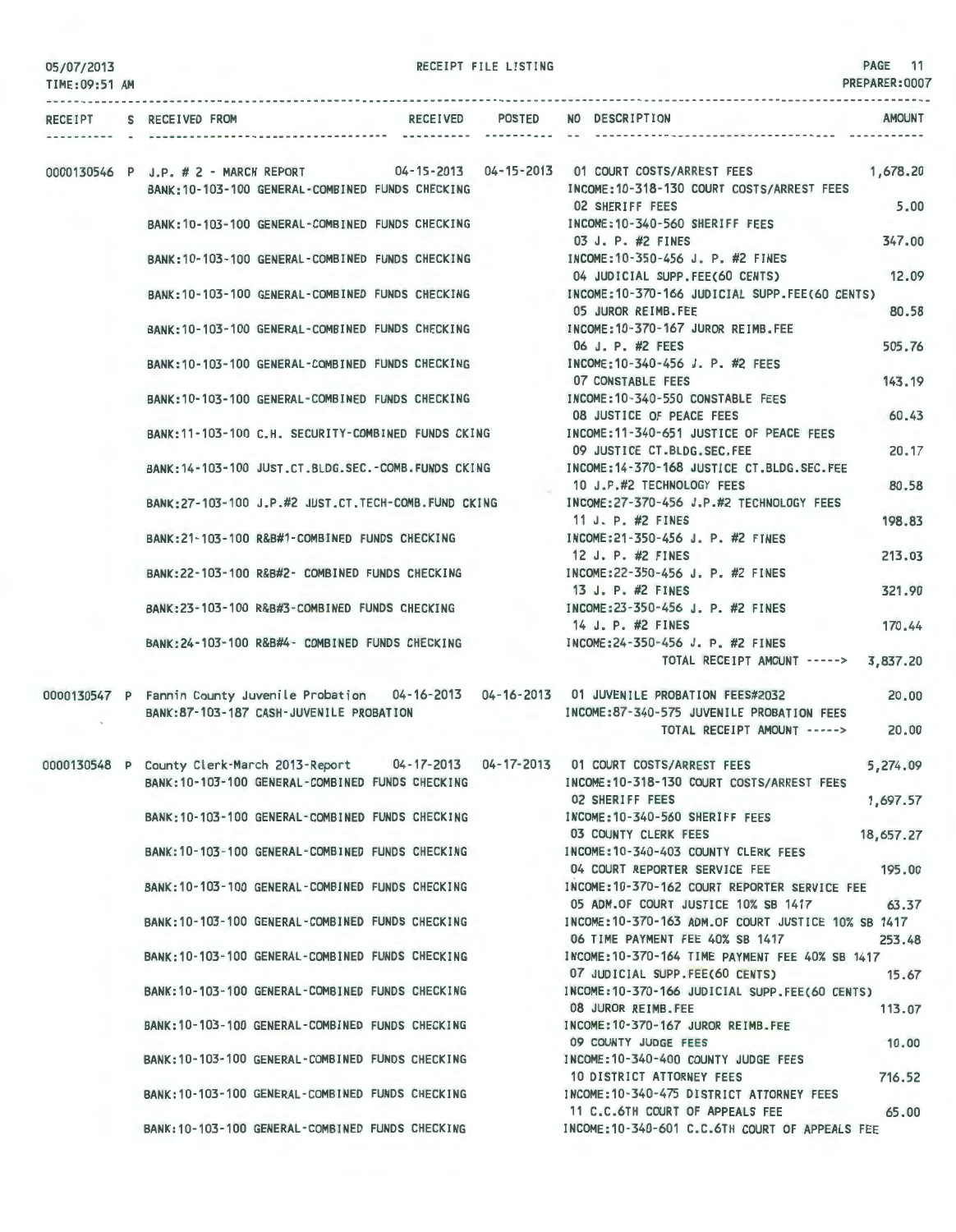RECEIPT FILE LISTING **PAGE** 12

| TIME:09:51 AM |                                      |                                                       |                 |               |                                                                                                                   | PREPARER: 0007 |
|---------------|--------------------------------------|-------------------------------------------------------|-----------------|---------------|-------------------------------------------------------------------------------------------------------------------|----------------|
| RECEIPT       | S RECEIVED FROM                      |                                                       | <b>RECEIVED</b> | <b>POSTED</b> | NO DESCRIPTION                                                                                                    | <b>AMOUNT</b>  |
| 0000130548    | Continued                            |                                                       |                 |               | 12 ATTORNEYS & DOCTORS<br>INCOME: 10-318-132 ATTORNEYS & DOCTORS                                                  | 1,649.86       |
|               |                                      | BANK: 10-103-100 GENERAL-COMBINED FUNDS CHECKING      |                 |               | 13 INTEREST EARNINGS                                                                                              | 7.99           |
|               |                                      | BANK: 10-103-100 GENERAL-COMBINED FUNDS CHECKING      |                 |               | INCOME:10-360-100 INTEREST EARNINGS<br><b>14 COUNTY CLERK FEES</b>                                                | 728.03         |
|               |                                      |                                                       |                 |               | BANK:11-103-100 C.H. SECURITY-COMBINED FUNDS CKING MCOME:11-340-600 COUNTY CLERK FEES<br>15 CO.CLK.VITAL STAT.FEE | 62.00          |
|               |                                      | BANK:12-103-100 CO.CLK.VITAL STAT.-COMB.FUNDS CKING   |                 |               | INCOME:12-370-134 CO.CLK.VITAL STAT.FEE<br>16 PROBATE JUDGES EDUCATION                                            | 55.00          |
|               |                                      | BANK: 17-103-100 PROB. JUDGES ED. - COMB. FUNDS CKING |                 |               | INCOME: 17-340-131 PROBATE JUDGES EDUCATION<br>17 CO.CLERK PRESERVE REC FEE                                       | 5,534.79       |
|               |                                      | BANK:18-103-100 CO.CLK.REC.MNGMT.-COMB.FUNDS CKING    |                 |               | INCOME: 18-370-133 CO.CLERK PRESERVE REC FEE<br>18 CO.OFFICE REC.MNGMT.FEE                                        | 775.25         |
|               |                                      | BANK:20-103-100 CO.OFF.REC.MNGMT-COMB. FUNDS CKING    |                 |               | INCOME: 20-370-135 CO.OFFICE REC.MNGMT.FEE<br><b>19 COUNTY CLERK FEES</b>                                         | 455.00         |
|               |                                      | BANK:35-103-100 LAW LIBRARY-COMBINED FUND CHECKING    |                 |               | INCOME:35-340-403 COUNTY CLERK FEES                                                                               |                |
|               |                                      | BANK:21-103-100 R&B#1-COMBINED FUNDS CHECKING         |                 |               | <b>20 COUNTY CLERK FINES</b><br>INCOME: 21-350-403 COUNTY CLERK FINES                                             | 1,256.77       |
|               |                                      | BANK:22-103-100 R&B#2- COMBINED FUNDS CHECKING        |                 |               | 21 COUNTY CLERK FINES<br>INCOME: 22-350-403 COUNTY CLERK FINES                                                    | 1,346.50       |
|               |                                      | BANK:23-103-100 R&B#3-COMBINED FUNDS CHECKING         |                 |               | 22 COUNTY CLERK FINES<br>INCOME: 23-350-403 COUNTY CLERK FINES                                                    | 2,034.61       |
|               |                                      | BANK:24-103-100 R&B#4- COMBINED FUNDS CHECKING        |                 |               | 23 COUNTY CLERK FINES<br>INCOME: 24-350-403 COUNTY CLERK FINES                                                    | 1,077.32       |
|               |                                      | BANK:51-103-100 CO.& DIST.COURT TECHNOLOGY-COMB.FUN   |                 |               | 24 CO.& DIST.CT. TECHNOLOGY FEE<br>INCOME:51-370-440 CO.& DIST.CT.TECHNOLOGY FEE                                  | 84.05          |
|               |                                      | BANK:52-103-100 COURT RECORDS PRESERVATION-COMB.FUN   |                 |               | 25 COURT RECORDS PRESERVATION FEE<br>INCOME: 52-370-133 COURT RECORDS PRESERVATION FEE                            | 120.00         |
|               |                                      | BANK: 59-103-100 DRUG COURT-COMBINED FUNDS            |                 |               | 26 DRUG COURT FEE<br>INCOME: 59-370-425 DRUG COURT FEE                                                            | 285.54         |
|               |                                      |                                                       |                 |               | TOTAL RECEIPT AMOUNT -----> 42,533.75                                                                             |                |
|               | 0000130549 P JASON SLUDER            |                                                       |                 |               | 04-17-2013  04-17-2013  01 CULVERT                                                                                | 275.50         |
|               |                                      | BANK:21-103-100 R&B#1-COMBINED FUNDS CHECKING         |                 |               | INCOME: 21-370-145 REIMBURSEMENT OF MATERIALS<br>TOTAL RECEIPT AMOUNT ----->                                      | 275.50         |
|               | 0000130550 P F.C. APPRAISAL DISTRICT |                                                       |                 |               | 04-17-2013  04-17-2013  01 G.F.A.B.P. CURRENT TAXES                                                               | 0.54           |
|               |                                      | BANK: 10-103-100 GENERAL-COMBINED FUNDS CHECKING      |                 |               | INCOME: 10-310-110 CURRENT TAXES                                                                                  | 173,30         |
|               |                                      | BANK: 10-103-100 GENERAL-COMBINED FUNDS CHECKING      |                 |               | 02 TAX CERTIFICATES<br>INCOME: 10-321-901 TAX CERTIFICATES                                                        |                |
|               |                                      |                                                       |                 |               | <b>03 CURRENT TAXES</b>                                                                                           | 24,714.53      |
|               |                                      | BANK: 10-103-100 GENERAL-COMBINED FUNDS CHECKING      |                 |               | INCOME: 10-310-110 CURRENT TAXES<br>04 CURRENT TAXES                                                              | 1,259.15       |
|               |                                      | BANK:21-103-100 R&B#1-COMBINED FUNDS CHECKING         |                 |               | INCOME: 21-310-110 CURRENT TAXES<br><b>05 CURRENT TAXES</b>                                                       | 1,349.05       |
|               |                                      | BANK:22-103-100 R&B#2- COMBINED FUNDS CHECKING        |                 |               | INCOME: 22-310-110 CURRENT TAXES<br><b>06 CURRENT TAXES</b>                                                       | 2,038.46       |
|               |                                      | BANK:23-103-100 R&B#3-COMBINED FUNDS CHECKING         |                 |               | INCOME:23-310-110 CURRENT TAXES<br>07 CURRENT TAXES                                                               | 1.079.35       |
|               |                                      | BANK:24-103-100 R&B#4- COMBINED FUNDS CHECKING        |                 |               | INCOME: 24-310-110 CURRENT TAXES<br>08 CURRENT TAXES SERIES 198                                                   | 561,13         |
|               |                                      | BANK:60-103-100 SINKING-COMBINED FUND CHECKING        |                 |               | INCOME:60-310-260 CURRENT TAXES SERIES '98<br>09 DELINQUENT TAXES                                                 | 4,567.94       |
|               |                                      | BANK: 10-103-100 GENERAL-COMBINED FUNDS CHECKING      |                 |               | INCOME: 10-310-120 DELINQUENT TAXES                                                                               |                |
|               |                                      |                                                       |                 |               | 10 DELINQUENT TAXES                                                                                               | 232.73         |

BANK:21-103·100 R&B#1·COMBINED FUNDS CHECKING INCOME:21·310·120 DELINQUENT TAXES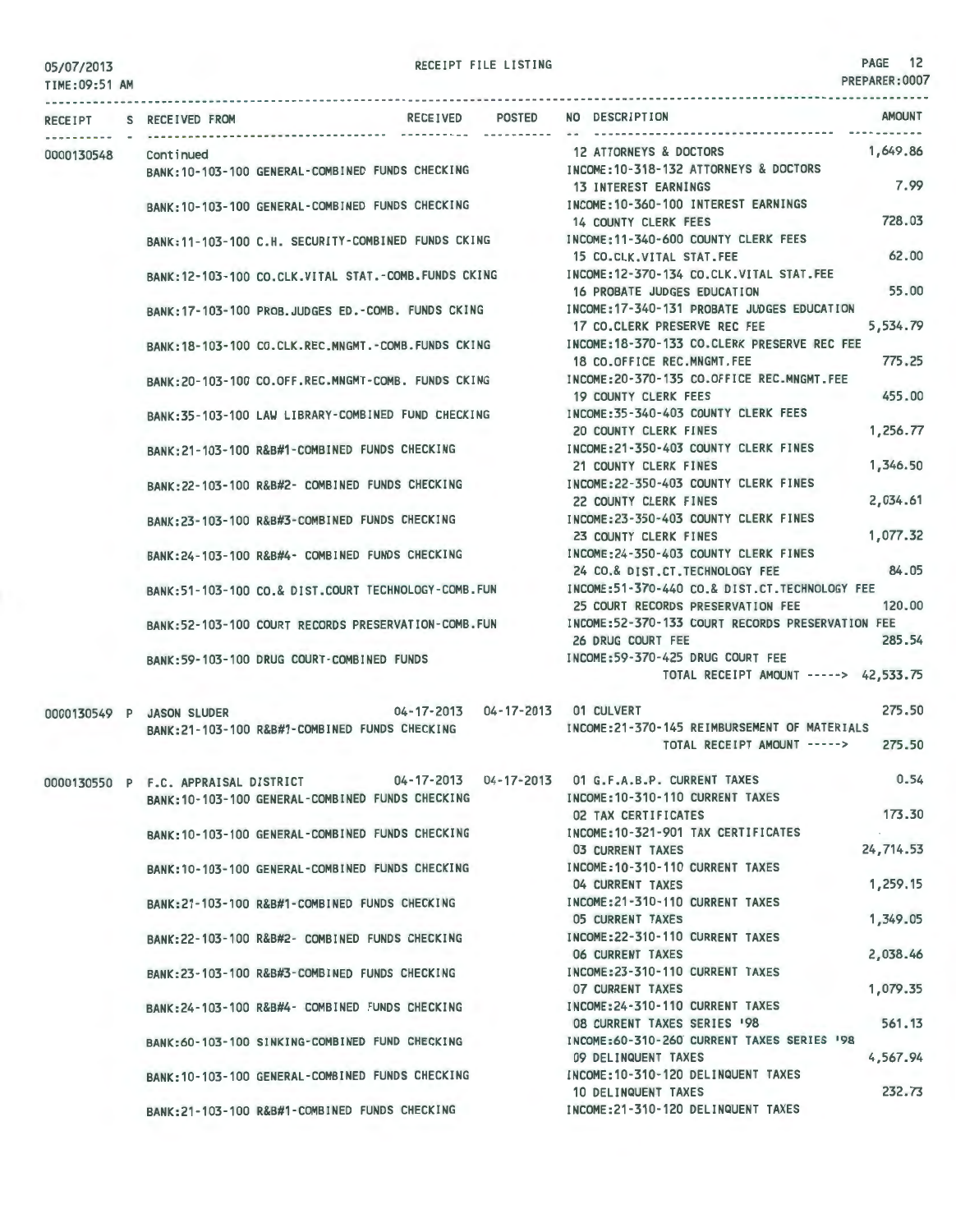| TIME:09:51 AM |                                                                                                                                                     |            | PREPARER: 0007                                                                                                                                                      |
|---------------|-----------------------------------------------------------------------------------------------------------------------------------------------------|------------|---------------------------------------------------------------------------------------------------------------------------------------------------------------------|
|               | RECEIVED POSTED<br>RECEIPT S RECEIVED FROM                                                                                                          | ---------- | NO DESCRIPTION<br><b>AMOUNT</b>                                                                                                                                     |
| 0000130550    | Continued<br>BANK:22-103-100 R&B#2- COMBINED FUNDS CHECKING                                                                                         |            | 249.34<br>11 DELINQUENT TAXES<br>INCOME: 22-310-120 DELINQUENT TAXES                                                                                                |
|               | BANK:23-103-100 R&B#3-COMBINED FUNDS CHECKING                                                                                                       |            | 376.76<br>12 DELINQUENT TAXES<br>INCOME: 23-310-120 DELINQUENT TAXES                                                                                                |
|               | BANK: 24-103-100 R&B#4- COMBINED FUNDS CHECKING                                                                                                     |            | 199.50<br>13 DELINQUENT TAXES<br>INCOME: 24-310-120 DELINQUENT TAXES<br>14 DELINQUENT TAXES SERIES '98<br>103.71                                                    |
|               | BANK:60-103-100 SINKING-COMBINED FUND CHECKING                                                                                                      |            | INCOME:60-310-262 DELINQUENT TAXES SERIES '98<br>TOTAL RECEIPT AMOUNT -----> 36,905.49                                                                              |
|               | 0000130551 P CITY OF HONEY GROVE 04-18-2013 04-18-2013 01 5 CULVERTS<br>BANK: 23-103-100 R&B#3-COMBINED FUNDS CHECKING                              |            | 853.00<br>INCOME: 23-370-145 REIMBURSEMENT OF MATERIALS                                                                                                             |
|               |                                                                                                                                                     |            | TOTAL RECEIPT AMOUNT -----><br>853.00                                                                                                                               |
|               | 0000130552 P SURETY BAIL BOND TRUST 04-18-2013 04-18-2013 01 COURT COSTS/ARREST FEES<br>BANK: 10-103-100 GENERAL-COMBINED FUNDS CHECKING            |            | 1,998.00<br>INCOME:10-409-489 COURT COSTS/ARREST FEES<br>222,00<br>02 10% COMM.ON SURETY BAIL BOND FEE                                                              |
|               | BANK:10-103-100 GENERAL-COMBINED FUNDS CHECKING                                                                                                     |            | INCOME: 10-352-100 10% COMM.ON SURETY BAIL BOND FEE<br>TOTAL RECEIPT AMOUNT -----> 2,220.00                                                                         |
|               | 0000130553 P JUVENILE PROBATION RESTITUTION 04-18-2013 04-18-2013 01 BANK SERVICE FEES- 2012/13<br>BANK: 10-103-100 GENERAL-COMBINED FUNDS CHECKING |            | 150.00<br>INCOME:10-409-499 BANK SERVICE FEES                                                                                                                       |
|               |                                                                                                                                                     |            | TOTAL RECEIPT AMOUNT -----><br>150.00                                                                                                                               |
|               | 0000130554 P TEXAS JUVENILE JUSTICE DEPT. 04-18-2013 04-18-2013 01 BANK SERVICE FEES - 2012/13<br>BANK:10-103-100 GENERAL-COMBINED FUNDS CHECKING   |            | 525.00<br>INCOME: 10-409-499 BANK SERVICE FEES<br>TOTAL RECEIPT AMOUNT -----><br>525,00                                                                             |
|               | 0000130555 P COMPTROLLER-STATE FISCAL 04-19-2013 04-19-2013 01 TAX ON MIXED DRINKS<br>BANK: 10-103-100 GENERAL-COMBINED FUNDS CHECKING              |            | 2,800.33<br>INCOME: 10-318-140 TAX ON MIXED DRINKS<br>2,800.33<br>TOTAL RECEIPT AMOUNT ----->                                                                       |
|               | 0000130556 P TRAVIS WATERS<br>BANK:22-103-100 R&B#2- COMBINED FUNDS CHECKING                                                                        |            | 04-19-2013   04-19-2013   01 TRENTON HIGH MEADOWS #107918<br>1,400.00<br>INCOME:22-370-150 TRENTON HIGH MEADOWS SUBDIVISION<br>TOTAL RECEIPT AMOUNT -----> 1,400.00 |
|               | 0000130557 P TAMMY R. BIGGAR<br>BANK:22-103-100 R&B#2- COMBINED FUNDS CHECKING [INCOME:22-370-145 REIMBURSEMENT OF MATERIALS                        |            | 04-19-2013  04-19-2013  01 CULVERT<br>195,00<br>TOTAL RECEIPT AMOUNT -----> 195.00                                                                                  |
|               | 0000130558 P STUART HOLLOWAY 04-19-2013 04-19-2013 01 CULVERT<br>BANK:21-103-100 R&B#1-COMBINED FUNDS CHECKING                                      |            | 319.30<br>INCOME:21-370-145 REIMBURSEMENT OF MATERIALS<br>TOTAL RECEIPT AMOUNT -----> 319.30                                                                        |
|               | 0000130559 P CARPENTER'S BAIL BONDS 04-19-2013 04-19-2013 01 SURETY BAIL BOND FEE<br>BANK: 13-103-113 SURETY BAIL BOND FEE                          |            | 285,00<br>INCOME:13-345-113 SURETY BAIL BOND FEE<br>TOTAL RECEIPT AMOUNT -----> 285.00                                                                              |
|               | 0000130560 P DOC'S BAIL BONDS 04-19-2013 04-19-2013 01 SURETY BAIL BOND FEE                                                                         |            | 180,00                                                                                                                                                              |
|               | BANK:13-103-113 SURETY BAIL BOND FEE NORTH MOONE:13-345-113 SURETY BAIL BOND FEE                                                                    |            | TOTAL RECEIPT AMOUNT -----><br>180,00                                                                                                                               |
|               | 0000130561 P FANNIN COUNTY BAIL BONDS 04-19-2013 04-19-2013 01 SURETY BAIL BOND FEE<br>BANK: 13-103-113 SURETY BAIL BOND FEE                        |            | 330,00<br>INCOME: 13-345-113 SURETY BAIL BOND FEE                                                                                                                   |
|               |                                                                                                                                                     |            | TOTAL RECEIPT AMOUNT -----> 330.00<br>0000130562 P COMPTROLLER-STATE FISCAL 04-19-2013 04-19-2013 01 TOBACCO SETTLEMEN T- 2013 21,328.40                            |

RECEIPT FILE LISTING

05/07/2013

BANK:10-103-100 GENERAL-COMBINED FUNDS CHECKING INCOME:10-370-112 TOBACCO SETTLEMENT

TOTAL RECEIPT AMOUNT -----> 21,328.40

PAGE 13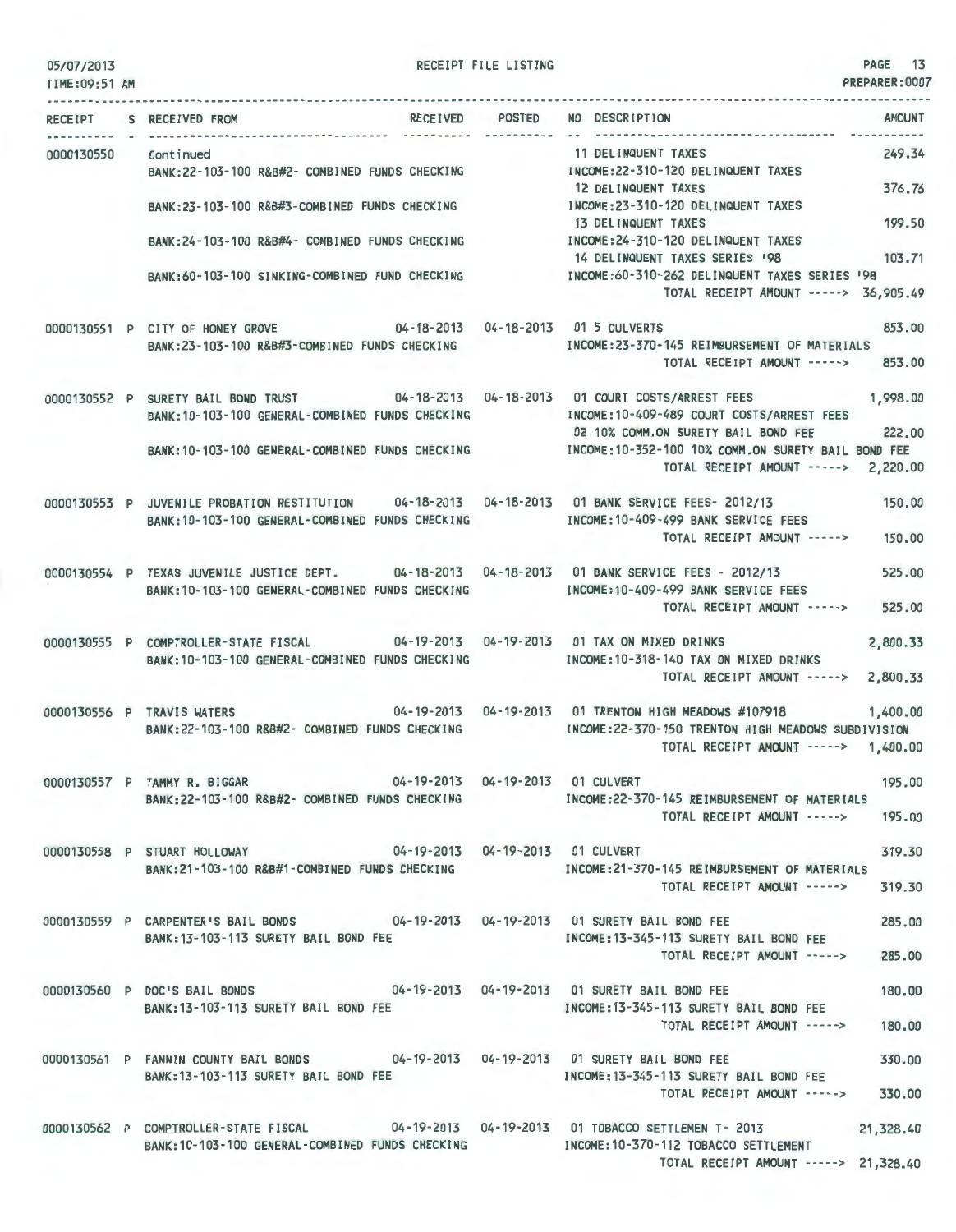| 05/07/2013<br>TIME: 09:51 AM |                                                                                                                                                 | RECEIPT FILE LISTING |                                                                                         | 14<br>PAGE<br>PREPARER: 0007 |
|------------------------------|-------------------------------------------------------------------------------------------------------------------------------------------------|----------------------|-----------------------------------------------------------------------------------------|------------------------------|
| RECEIPT                      | <b>RECEIVED</b><br>S RECEIVED FROM                                                                                                              | <b>POSTED</b>        | NO DESCRIPTION                                                                          | <b>AMOUNT</b>                |
|                              | ---------------------                                                                                                                           | ----------           | --------------------------------                                                        |                              |
|                              | 0000130563 P Texas Association of Counties 04-22-2013 04-22-2013 01 2013 Boot Camp Reimbursement                                                |                      |                                                                                         | 124.20                       |
|                              | BANK: 10-103-100 GENERAL-COMBINED FUNDS CHECKING                                                                                                |                      | INCOME: 10-499-427 OUT OF COUNTY TRAVEL<br>TOTAL RECEIPT AMOUNT ----->                  | 124.20                       |
|                              | $04 - 22 - 2013$<br>0000130564 P J.P. MORGAN-CHASE                                                                                              | 04-22-2013           | 01 POSTAL EXPENSE-REIMBURSEMENT                                                         | 2.63                         |
|                              | BANK:10-103-100 GENERAL-COMBINED FUNDS CHECKING                                                                                                 |                      | INCOME: 10-510-311 POSTAL EXPENSE<br>TOTAL RECEIPT AMOUNT ----->                        | 2.63                         |
|                              |                                                                                                                                                 |                      | 04-22-2013  04-22-2013  01 RENT- VERIZON TOWER                                          | 925.75                       |
|                              | 0000130565 P VERIZON WIRELESS<br>BANK: 10-103-100 GENERAL-COMBINED FUNDS CHECKING                                                               |                      | INCOME:10-370-115 RENT- VERIZON TOWER                                                   |                              |
|                              |                                                                                                                                                 |                      | TOTAL RECEIPT AMOUNT ----->                                                             | 925.75                       |
|                              | 0000130566 P Texas Juvenil Justice Department<br>04-23-2013<br>BANK: 89-103-189 CASH-TJPC-A                                                     |                      | 04-23-2013 01 T.J.P.C. A-13-074 GRANT<br>INCOME:89-330-901 T.J.P.C. A-13-074 GRANT      | 19,654.00                    |
|                              |                                                                                                                                                 |                      | TOTAL RECEIPT AMOUNT ----->                                                             | 19,654.00                    |
|                              | 0000130567 P Texas Juvenile Justice Department<br>BANK:89-103-991 CASH-GRANT C                                                                  |                      | 04-23-2013  04-23-2013  01 TJPC-C-13-074 GRANT<br>INCOME:89-330-913 TJPC-C-13-074 GRANT | 1,308.00                     |
|                              |                                                                                                                                                 |                      | TOTAL RECEIPT AMOUNT ----->                                                             | 1,308.00                     |
|                              | 0000130568 P CPA-ST Energy Cons OFC 04-23-2013 04-23-2013 01 Environmental Lighting Service<br>BANK: 10-103-100 GENERAL-COMBINED FUNDS CHECKING |                      | INCOME: 10-330-431 SECOEECB GRANT CS0710                                                | 21,808.06                    |
|                              |                                                                                                                                                 |                      | TOTAL RECEIPT AMOUNT ----->                                                             | 21,808.06                    |
|                              | 0000130569 P Office of Court Administration 04-23-2013<br>BANK: 10-103-100 GENERAL-COMBINED FUNDS CHECKING                                      | $04 - 23 - 2013$     | 01 Indigent Defense Grant 2 nd Quarter<br>INCOME: 10-330-437 INDIGENT DEFENSE GRANT     | 8,902.50                     |
|                              |                                                                                                                                                 |                      | TOTAL RECEIPT AMOUNT ----->                                                             | 8,902.50                     |
|                              | $04 - 23 - 2013$<br>0000130570 P TEXOMA AREA PARATRANSIT<br>BANK: 24-103-100 R&B#4- COMBINED FUNDS CHECKING                                     | $04 - 23 - 2013$     | 01 OFFICE RENTAL<br>INCOME:24-370-147 OFFICE RENTAL                                     | 150.00                       |
|                              |                                                                                                                                                 |                      | TOTAL RECEIPT AMOUNT ----->                                                             | 150,00                       |
|                              | 04-23-2013 04-23-2013<br>0000130571 P JOHNNIE R. SMITH                                                                                          |                      | 01 CULVERT                                                                              | 425.00                       |
|                              | BANK:23-103-100 R&B#3-COMBINED FUNDS CHECKING                                                                                                   |                      | INCOME:23-370-145 REIMBURSEMENT OF MATERIALS<br>TOTAL RECEIPT AMOUNT ----->             | 425.00                       |
|                              | 0000130572 P F.C. APPRAISAL DISTRICT                                                                                                            |                      | 04-24-2013    04-24-2013    01 TAX CERTIFICATES<br>INCOME: 10-321-901 TAX CERTIFICATES  | 418.25                       |
|                              | BANK:10-103-100 GENERAL-COMBINED FUNDS CHECKING                                                                                                 |                      | <b>02 CURRENT TAXES</b>                                                                 | 10,317.81                    |
|                              | BANK: 10-103-100 GENERAL-COMBINED FUNDS CHECKING                                                                                                |                      | INCOME: 10-310-110 CURRENT TAXES<br><b>03 CURRENT TAXES</b>                             | 525.67                       |
|                              | BANK: 21-103-100 R&B#1-COMBINED FUNDS CHECKING                                                                                                  |                      | INCOME: 21-310-110 CURRENT TAXES<br>04 CURRENT TAXES                                    | 563.20                       |
|                              | BANK: 22-103-100 R&B#2- COMBINED FUNDS CHECKING                                                                                                 |                      | INCOME: 22-310-110 CURRENT TAXES<br><b>05 CURRENT TAXES</b>                             | 851.01                       |
|                              | BANK: 23-103-100 R&B#3-COMBINED FUNDS CHECKING                                                                                                  |                      | INCOME: 23-310-110 CURRENT TAXES<br><b>06 CURRENT TAXES</b>                             | 450.61                       |
|                              | BANK:24-103-100 R&B#4- COMBINED FUNDS CHECKING                                                                                                  |                      | INCOME: 24-310-110 CURRENT TAXES                                                        |                              |
|                              | BANK:60-103-100 SINKING-COMBINED FUND CHECKING                                                                                                  |                      | 07 CURRENT TAXES SERIES '98<br>INCOME:60-310-260 CURRENT TAXES SERIES '98               | 234.26                       |
|                              | BANK:10-103-100 GENERAL-COMBINED FUNDS CHECKING                                                                                                 |                      | <b>08 DELINQUENT TAXES</b><br>INCOME: 10-310-120 DELINQUENT TAXES                       | 990.79                       |
|                              | BANK:21-103-100 R&B#1-COMBINED FUNDS CHECKING                                                                                                   |                      | 09 DELINQUENT TAXES<br>INCOME:21-310-120 DELINQUENT TAXES                               | 50.48                        |
|                              | BANK: 22-103-100 R&B#2- COMBINED FUNDS CHECKING                                                                                                 |                      | 10 DELINQUENT TAXES<br>INCOME: 22-310-120 DELINQUENT TAXES                              | 54.08                        |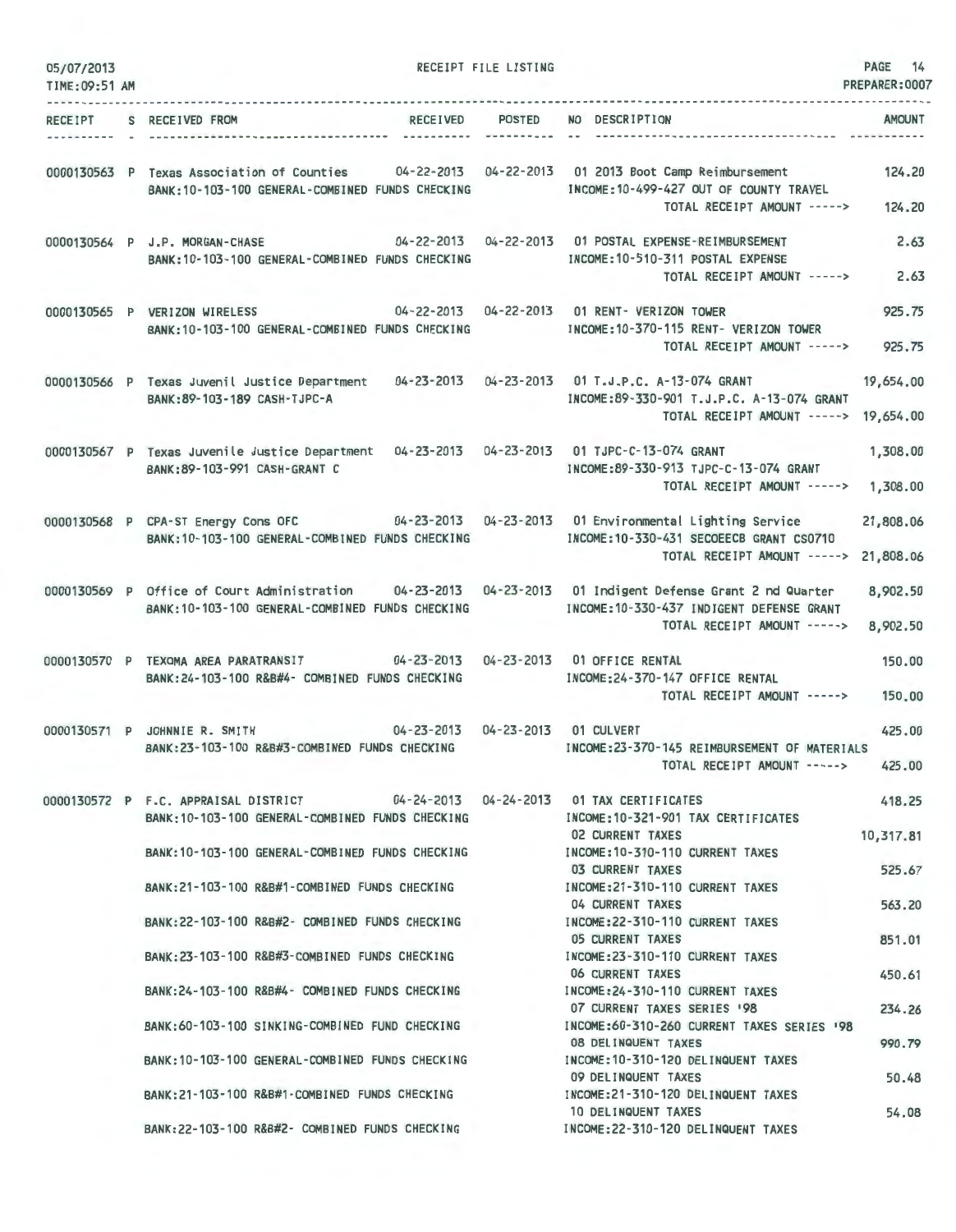| TIME: 09:51 AM       |                                                                                                                                               |  | PREPARER: UUU                                                                                                                                                         |                  |
|----------------------|-----------------------------------------------------------------------------------------------------------------------------------------------|--|-----------------------------------------------------------------------------------------------------------------------------------------------------------------------|------------------|
|                      | RECEIPT S RECEIVED FROM                                                                                                                       |  | RECEIVED POSTED NO DESCRIPTION                                                                                                                                        | <b>AMOUNT</b>    |
| 0000130572 Continued | BANK:23-103-100 R&B#3-COMBINED FUNDS CHECKING MANUSIC INCOME:23-310-120 DELINQUENT TAXES                                                      |  | 11 DELINQUENT TAXES                                                                                                                                                   | 81.72            |
|                      | BANK:24-103-100 R&B#4- COMBINED FUNDS CHECKING MODE:24-310-120 DELINQUENT TAXES                                                               |  | 12 DELINQUENT TAXES                                                                                                                                                   | 43.27            |
|                      |                                                                                                                                               |  | 13 DELINQUENT TAXES SERIES '98<br>BANK:60-103-100 SINKING-COMBINED FUND CHECKING MODE:60-310-262 DELINQUENT TAXES SERIES '98<br>TOTAL RECEIPT AMOUNT -----> 14,603.65 | 22.50            |
|                      |                                                                                                                                               |  |                                                                                                                                                                       |                  |
|                      | 0000130573 P ERIC & KAREN BELL 04-24-2013 04-24-2013 01 CULVERT<br>BANK:21-103-100 R&B#1-COMBINED FUNDS CHECKING                              |  | INCOME:21-370-145 REIMBURSEMENT OF MATERIALS<br>TOTAL RECEIPT AMOUNT ----->                                                                                           | 279.12<br>279.12 |
|                      | 0000130574 P CARPENTER'S BAIL BONDS<br>BANK: 10-103-100 GENERAL-COMBINED FUNDS CHECKING                                                       |  | 04-24-2013  04-24-2013  01 BOND APPLICATION FEE-2013-2014<br>INCOME:10-340-480 BOND APPLICATION FEE<br>TOTAL RECEIPT AMOUNT ----->                                    | 500,00<br>500,00 |
|                      | 0000130575 P F.C. TAX A/C W/E 4-5-2013 04-25-2013 04-25-2013 01 COMMISSIONS ON CAR REGIST<br>BANK: 10-103-100 GENERAL-COMBINED FUNDS CHECKING |  | INCOME: 10-321-200 COMMISSIONS ON CAR REGIST                                                                                                                          | 3.80<br>4.27     |
|                      | BANK:21-103-100 R&B#1-COMBINED FUNDS CHECKING                                                                                                 |  | 02 COUNTY'S ADDITIONAL \$10<br>INCOME: 21-321-300 COUNTY'S ADDITIONAL \$10<br>03 COUNTY'S ADDITIONAL \$10                                                             | 4.57             |
|                      | BANK:22-103-100 R&B#2- COMBINED FUNDS CHECKING                                                                                                |  | INCOME: 22-321-300 COUNTY'S ADDITIONAL \$10<br>04 COUNTY'S ADDITIONAL \$10                                                                                            | 6.90             |
|                      | BANK:23-103-100 R&B#3-COMBINED FUNDS CHECKING                                                                                                 |  | INCOME: 23-321-300 COUNTY'S ADDITIONAL \$10<br>05 COUNTY'S ADDITIONAL \$10                                                                                            | 3.66             |
|                      | BANK:24-103-100 R&B#4- COMBINED FUNDS CHECKING                                                                                                |  | INCOME: 24-321-300 COUNTY'S ADDITIONAL \$10<br>06 LIMITED R & B                                                                                                       | 184.30           |
|                      | BANK:21-103-100 R&B#1-COMBINED FUNDS CHECKING                                                                                                 |  | INCOME: 21-321-200 CAR REGISTRATION/SALES TAX<br>07 LIMITED R & B                                                                                                     | 197.46           |
|                      | BANK:22-103-100 R&B#2- COMBINED FUNDS CHECKING                                                                                                |  | INCOME:22-321-200 CAR REGISTRATION/SALES TAX<br>08 LIMITED R & B                                                                                                      | 298.36           |
|                      | BANK: 23-103-100 R&B#3-COMBINED FUNDS CHECKING                                                                                                |  | INCOME: 23-321-200 CAR REGISTRATION/SALES TAX<br>09 LIMITED R & B                                                                                                     | 157.98           |
|                      | BANK: 24-103-100 R&B#4- COMBINED FUNDS CHECKING                                                                                               |  | INCOME: 24-321-200 CAR REGISTRATION/SALES TAX<br>TOTAL RECEIPT AMOUNT ----->                                                                                          | 861.30           |
|                      | 0000130576 P F.C. TAX A/C W/E 4-12-2013<br>BANK: 10-103-100 GENERAL-COMBINED FUNDS CHECKING                                                   |  | 04-25-2013  04-25-2013  01 COMMISSION ON CAR TITLES<br>INCOME: 10-321-250 COMMISSION ON CAR TITLES<br>TOTAL RECEIPT AMOUNT ----->                                     | 885,00<br>885,00 |
|                      | 0000130577 P F.C. TAX A/C W/E 4-12-2013                                                                                                       |  | 04-25-2013  04-25-2013  01 COMMISSIONS ON CAR REGIST                                                                                                                  | 1,789.75         |
|                      | BANK: 10-103-100 GENERAL-COMBINED FUNDS CHECKING                                                                                              |  | INCOME: 10-321-200 COMMISSIONS ON CAR REGIST<br>02 COUNTY'S ADDITIONAL \$10                                                                                           | 1,243.56         |
|                      | BANK: 21-103-100 R&B#1-COMBINED FUNDS CHECKING                                                                                                |  | INCOME:21-321-300 COUNTY'S ADDITIONAL \$10<br>03 COUNTY'S ADDITIONAL \$10                                                                                             | 1,332.34         |
|                      | BANK: 22-103-100 R&B#2- COMBINED FUNDS CHECKING                                                                                               |  | INCOME: 22-321-300 COUNTY'S ADDITIONAL \$10<br>04 COUNTY'S ADDITIONAL \$10                                                                                            | 2,013.21         |
|                      | BANK: 23-103-100 R&B#3-COMBINED FUNDS CHECKING                                                                                                |  | INCOME: 23-321-300 COUNTY'S ADDITIONAL \$10<br>05 COUNTY'S ADDITIONAL \$10                                                                                            | 1,065.99         |
|                      | BANK:24-103-100 R&B#4- COMBINED FUNDS CHECKING                                                                                                |  | INCOME: 24-321-300 COUNTY'S ADDITIONAL \$10<br>06 LIMITED R & B                                                                                                       | 1,732.15         |
|                      | BANK:21-103-100 R&B#1-COMBINED FUNDS CHECKING                                                                                                 |  | INCOME:21-321-200 CAR REGISTRATION/SALES TAX<br>07 LIMITED R & B                                                                                                      | 1,855.82         |
|                      | BANK:22-103-100 R&B#2- COMBINED FUNDS CHECKING                                                                                                |  | INCOME:22-321-200 CAR REGISTRATION/SALES TAX<br>08 LIMITED R & B                                                                                                      | 2,804.20         |

BANK:23-103-100 R&B#3-COMBINED FUNDS CHECKING INCOME:23-321-200 CAR REGISTRATION/SALES TAX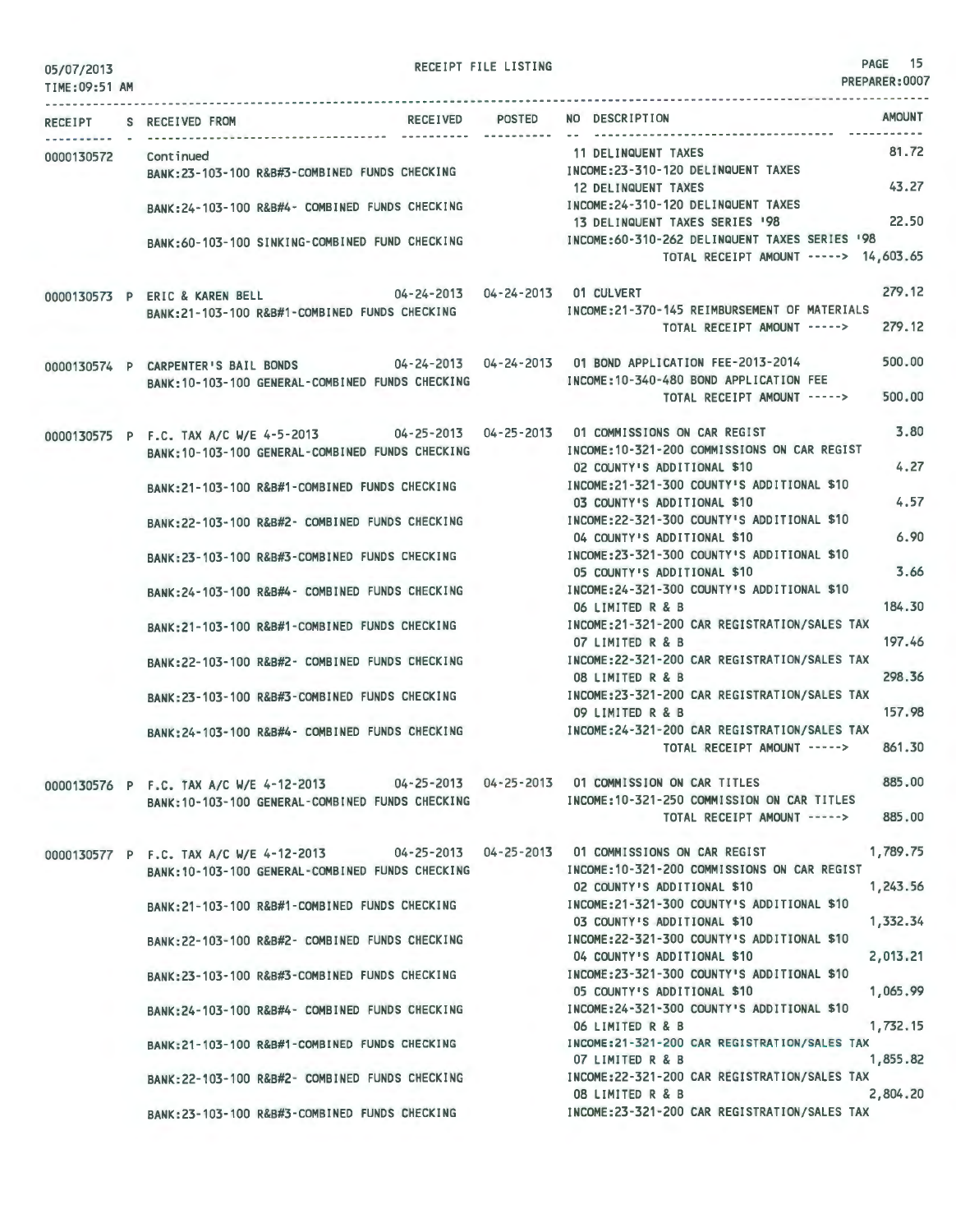| 05/07/2013<br>TIME: 09:51 AM |                                                                                                                                                | RECEIPT FILE LISTING |                                                                                                                   | PAGE 16<br>PREPARER:0007 |
|------------------------------|------------------------------------------------------------------------------------------------------------------------------------------------|----------------------|-------------------------------------------------------------------------------------------------------------------|--------------------------|
|                              | RECEIPT S RECEIVED FROM                                                                                                                        |                      | RECEIVED POSTED NO DESCRIPTION                                                                                    | <b>AMOUNT</b>            |
|                              | 0000130577 Continued<br>BANK:24-103-100 R&B#4- COMBINED FUNDS CHECKING [INCOME:24-321-200 CAR REGISTRATION/SALES TAX                           |                      | 09 LIMITED R & B 1,484.81<br>TOTAL RECEIPT AMOUNT -----> 15,321.83                                                |                          |
|                              | 0000130578 P F.C. TAX A/C W/E 4-12-2013 04-25-2013 04-25-2013 01 COMMISSIONS ON CAR REGIST<br>BANK: 10-103-100 GENERAL-COMBINED FUNDS CHECKING |                      | INCOME:10-321-200 COMMISSIONS ON CAR REGIST<br>02 COUNTY'S ADDITIONAL \$10                                        | 34.20<br>38.39           |
|                              | BANK:21-103-100 R&B#1-COMBINED FUNDS CHECKING MODE:21-321-321-300 COUNTY'S ADDITIONAL \$10                                                     |                      | 03 COUNTY'S ADDITIONAL \$10                                                                                       | 41.14                    |
|                              | BANK:22-103-100 R&B#2- COMBINED FUNDS CHECKING                                                                                                 |                      | INCOME: 22-321-300 COUNTY'S ADDITIONAL \$10<br>04 COUNTY'S ADDITIONAL \$10                                        | 62.16                    |
|                              | BANK:23-103-100 R&B#3-COMBINED FUNDS CHECKING                                                                                                  |                      | INCOME: 23-321-300 COUNTY'S ADDITIONAL \$10<br>05 COUNTY'S ADDITIONAL \$10                                        | 32.91                    |
|                              | BANK:24-103-100 R&B#4- COMBINED FUNDS CHECKING                                                                                                 |                      | INCOME: 24-321-300 COUNTY'S ADDITIONAL \$10<br>06 LIMITED R & B                                                   | 84.07                    |
|                              | BANK:21-103-100 R&B#1-COMBINED FUNDS CHECKING<br>BANK: 22-103-100 R&B#2- COMBINED FUNDS CHECKING                                               |                      | INCOME: 21-321-200 CAR REGISTRATION/SALES TAX<br>07 LIMITED R & B<br>INCOME:22-321-200 CAR REGISTRATION/SALES TAX | 90.08                    |
|                              | BANK:23-103-100 R&B#3-COMBINED FUNDS CHECKING                                                                                                  |                      | 08 LIMITED R & B<br>INCOME: 23-321-200 CAR REGISTRATION/SALES TAX                                                 | 136.11                   |
|                              | BANK:24-103-100 R&B#4- COMBINED FUNDS CHECKING [INCOME:24-321-200 CAR REGISTRATION/SALES TAX                                                   |                      | 09 LIMITED R & B                                                                                                  | 72.07                    |
|                              | 0000130579 P F.C. TAX A/C W/E 4-19-2013 04-25-2013 04-25-2013 01 COMMISSION ON CAR TITLES                                                      |                      | TOTAL RECEIPT AMOUNT ----->                                                                                       | 591.13                   |
|                              | BANK: 10-103-100 GENERAL-COMBINED FUNDS CHECKING                                                                                               |                      | INCOME:10-321-250 COMMISSION ON CAR TITLES<br>TOTAL RECEIPT AMOUNT ----->                                         | 915,00<br>915.00         |
|                              | 0000130580 P F.C. TAX A/C W/E 4-19-2013 04-25-2013 04-25-2013 01 COMMISSIONS ON CAR REGIST<br>BANK: 10-103-100 GENERAL-COMBINED FUNDS CHECKING |                      | INCOME: 10-321-200 COMMISSIONS ON CAR REGIST<br>02 COUNTY'S ADDITIONAL \$10                                       | 2,190.60<br>1,456.86     |
|                              | BANK:21-103-100 R&B#1-COMBINED FUNDS CHECKING                                                                                                  |                      | INCOME:21-321-300 COUNTY'S ADDITIONAL \$10<br>03 COUNTY'S ADDITIONAL \$10                                         | 1,560.87                 |
|                              | BANK: 22-103-100 R&B#2- COMBINED FUNDS CHECKING                                                                                                |                      | INCOME:22-321-300 COUNTY'S ADDITIONAL \$10<br>04 COUNTY'S ADDITIONAL \$10                                         | 2,358.54                 |
|                              | BANK:23-103-100 R&B#3-COMBINED FUNDS CHECKING                                                                                                  |                      | INCOME:23-321-300 COUNTY'S ADDITIONAL \$10<br>05 COUNTY'S ADDITIONAL \$10                                         | 1,248.83                 |
|                              | BANK:24-103-100 R&B#4- COMBINED FUNDS CHECKING [INCOME:24-321-300 COUNTY'S ADDITIONAL \$10                                                     |                      | TOTAL RECEIPT AMOUNT -----> 8,815.70                                                                              |                          |
|                              | 0000130581 P ALAN OTTMO 04-26-2013 04-26-2013 01 CULVERTS<br>BANK: 23-103-100 R&B#3-COMBINED FUNDS CHECKING                                    |                      | INCOME: 23-370-145 REIMBURSEMENT OF MATERIALS                                                                     | 910.00                   |
|                              |                                                                                                                                                |                      | TOTAL RECEIPT AMOUNT ----->                                                                                       | 910.00                   |
|                              | 04-26-2013  04-26-2013  01 1 st Quarter Commission<br>0000130582 P COCA COLA<br>BANK: 10-103-100 GENERAL-COMBINED FUNDS CHECKING               |                      | INCOME:10-370-565 COCA-COLA COMMISSIONS<br>TOTAL RECEIPT AMOUNT ----->                                            | 18.50<br>18,50           |
|                              | 0000130583 P Texas Association of Counties 04-26-2013 04-26-2013 01 2013 Boot Camp Reimbursement                                               |                      |                                                                                                                   | 418.31                   |
|                              | BANK: 10-103-100 GENERAL-COMBINED FUNDS CHECKING                                                                                               |                      | INCOME:10-400-427 OUT OF COUNTY TRAVEL<br>TOTAL RECEIPT AMOUNT ----->                                             | 418.31                   |
|                              | 0000130584 P Ronald and Kathryn Scoggins 04-29-2013 04-29-2013 01 CULVERT & ROCK<br>BANK:21-103-100 R&B#1-COMBINED FUNDS CHECKING              |                      | INCOME: 21-370-145 REIMBURSEMENT OF MATERIALS                                                                     | 319.30                   |
|                              |                                                                                                                                                |                      | TOTAL RECEIPT AMOUNT ----->                                                                                       | 319.30                   |
|                              | 0000130585 P CITY OF LADONIA<br>BANK:23-103-100 R&B#3-COMBINED FUNDS CHECKING                                                                  |                      | INCOME:23-370-145 REIMBURSEMENT OF MATERIALS<br>TOTAL RECEIPT AMOUNT ----->                                       | 264.62<br>264.62         |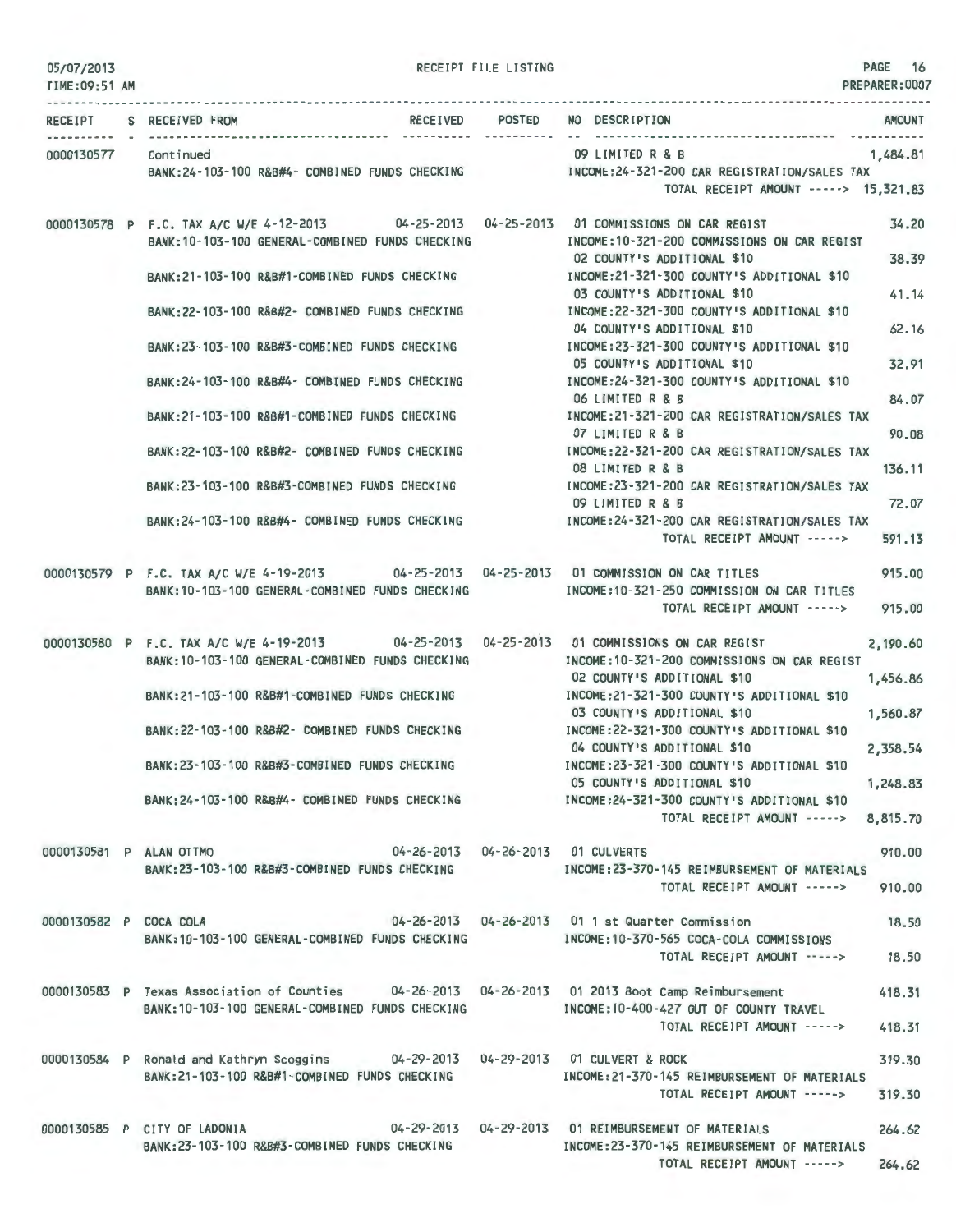| 05/07/2013<br>TIME: 09:51 AM |                                                                                                                                                                                                                                                                                                 | RECEIPT FILE LISTING | PAGE 17<br>PREPARER: 0007                                                                                                                                                                                                                                                                                                                                     |
|------------------------------|-------------------------------------------------------------------------------------------------------------------------------------------------------------------------------------------------------------------------------------------------------------------------------------------------|----------------------|---------------------------------------------------------------------------------------------------------------------------------------------------------------------------------------------------------------------------------------------------------------------------------------------------------------------------------------------------------------|
| <b>RECEIPT</b><br>.          | RECEIVED POSTED<br>S RECEIVED FROM                                                                                                                                                                                                                                                              | -----------          | NO DESCRIPTION<br><b>AMOUNT</b>                                                                                                                                                                                                                                                                                                                               |
|                              | 0000130586 P Texoma Area Paratransit System 04-29-2013 04-29-2013 01 OFFICE RENTAL<br>BANK:24-103-100 R&B#4- COMBINED FUNDS CHECKING                                                                                                                                                            |                      | 150.00<br>INCOME: 24-370-147 OFFICE RENTAL<br>TOTAL RECEIPT AMOUNT -----> 150.00                                                                                                                                                                                                                                                                              |
|                              | 0000130587 P NEW PHOENIX METALS<br>BANK:22-103-100 R&B#2- COMBINED FUNDS CHECKING                                                                                                                                                                                                               |                      | 04-29-2013  04-29-2013  01 SALE OF SCRAP METAL<br>1,026.00<br>INCOME: 22-370-130 REFUNDS & MISCELLANEOUS<br>TOTAL RECEIPT AMOUNT -----><br>1,026.00                                                                                                                                                                                                           |
|                              | 0000130588 P University of Texas at Austin 04-29-2013 04-29-2013 01 Reimbursement Registation Auditor<br>BANK: 10-103-100 GENERAL-COMBINED FUNDS CHECKING                                                                                                                                       |                      | 155.00<br>INCOME:10-495-427 OUT OF COUNTY TRAVEL<br>155,00<br>TOTAL RECEIPT AMOUNT ----->                                                                                                                                                                                                                                                                     |
|                              | 0000130589 P COMPTROLLER-JUDICIARY<br>BANK: 10-103-100 GENERAL-COMBINED FUNDS CHECKING                                                                                                                                                                                                          |                      | 720,00<br>INCOME: 10-370-151 ASST. DA LONGEVITY PAY<br>TOTAL RECEIPT AMOUNT -----><br>720.00                                                                                                                                                                                                                                                                  |
|                              | 0000130590 P Texas Department of Public Safety 04-30-2013 04-30-2013 01 18 Indivdual Saferooms<br>BANK: 46-103-100 SAFE ROOM REIMB.PROG.-COMB.FUNDS<br>BANK:46-103-100 SAFE ROOM REIMB.PROG.-COMB.FUNDS                                                                                         |                      | 32,862.37<br>INCOME: 46-330-475 SAFE ROOM REIMBURSEMENT DR-4029<br>02 ADMINISTRATIVE FEE<br>1,800.00<br>INCOME:46-330-476 ADMINISTRATIVE FEE<br>TOTAL RECEIPT AMOUNT -----> 34,662.37                                                                                                                                                                         |
|                              | 0000130591 P COMPTROLLER- STATE FISCAL 04-30-2013 04-30-2013 01 INTERNATIONAL FUEL TAX<br>BANK: 21-103-100 R&B#1-COMBINED FUNDS CHECKING<br>BANK: 22-103-100 R&B#2- COMBINED FUNDS CHECKING<br>BANK:23-103-100 R&B#3-COMBINED FUNDS CHECKING<br>BANK: 24-103-100 R&B#4- COMBINED FUNDS CHECKING |                      | 31.29<br>INCOME: 21-621-457 R & M MACHINERY GAS & OIL<br>20.86<br>02 INTERNATIONAL FUEL TAX<br>INCOME:22-622-457 R & M MACHINERY GAS & OIL<br>69.11<br>03 INTERNATIONAL FUEL TAX<br>INCOME:23-623-457 R & M MACHINERY GAS & OIL<br>9.13<br>04 INTERNATIONAL FUEL TAX<br>INCOME: 24-624-457 R & M MACHINERY GAS & OIL<br>TOTAL RECEIPT AMOUNT -----><br>130.39 |
|                              | 0000130592 P F.C. JUVENILE PROBATION 04-30-2013 04-30-2013 01 JUVENILE PROBATION FEES#1882<br>BANK:87-103-187 CASH-JUVENILE PROBATION<br>BANK: 87-103-187 CASH-JUVENILE PROBATION<br>BANK: 87-103-187 CASH-JUVENILE PROBATION                                                                   |                      | 70.00<br>INCOME:87-340-575 JUVENILE PROBATION FEES<br>02 Deferred Prosecution Fee # 2038<br>10.00<br>INCOME:87-340-575 JUVENILE PROBATION FEES<br>03 Attorney Fees # 1993<br>25.00<br>INCOME:87-340-577 JUVENILE PROBATION COURT COSTS<br>105.00<br>TOTAL RECEIPT AMOUNT ----->                                                                               |
|                              | 0000130593 P COMPTROLLER-JUDICIARY<br>BANK: 10-103-100 GENERAL-COMBINED FUNDS CHECKING<br>BANK: 36-103-136 D. A. FEE CASH ACCT.                                                                                                                                                                 |                      | 115.94<br>04-30-2013  04-30-2013  01 WITNESS EXPENSE - WOODALL<br>INCOME: 10-475-439 WITNESS EXPENSE<br>02 WITNESS EXPENSE- WOODALL<br>239.38<br>INCOME: 36-477-490 MISCELLANEOUS<br>TOTAL RECEIPT AMOUNT -----><br>355.32                                                                                                                                    |
|                              |                                                                                                                                                                                                                                                                                                 |                      |                                                                                                                                                                                                                                                                                                                                                               |

REPORT TOTAL

631,471.67